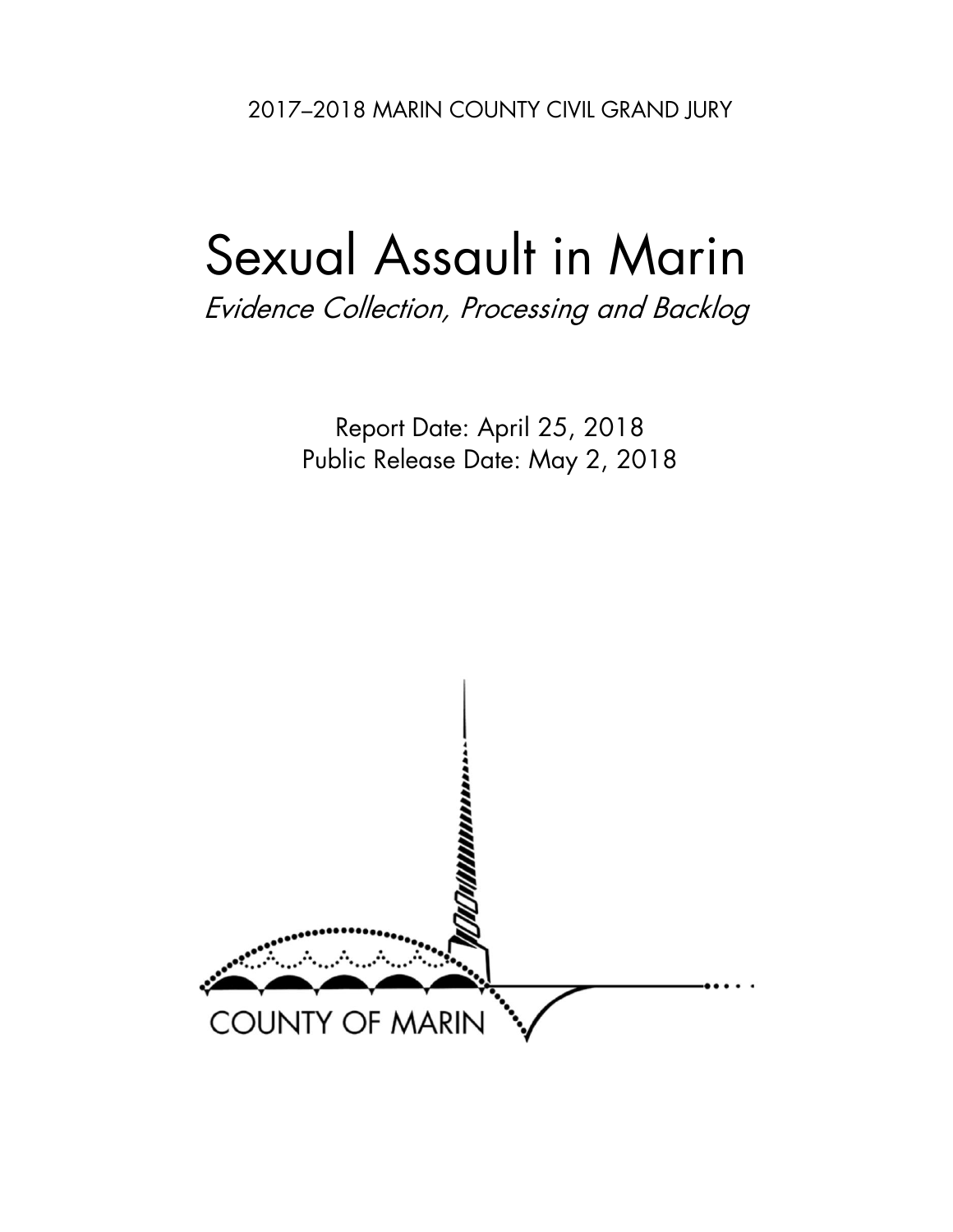

# Sexual Assault in Marin: Evidence Collection, Processing and Backlog

# **SUMMARY**

Recent news reports have emphasized the importance of DNA analysis after a sexual assault. A backlog of untested "rape kits" is frequently mentioned. Several new laws deal with various aspects of sexual assault investigation and reporting. In light of news coverage and new legal realities, the Marin County Civil Grand Jury decided to investigate how sexual assaults are handled in our county.

The Grand Jury learned that Marin County has taken a positive direction in its handling of sexual assaults and support of victims. The Grand Jury also discovered areas that need improvement.

The number of rapes (per 1,000 population) in the County for 2011-2016 is lower than all other counties in the Bay Area. The majority of rapes in Marin are perpetrated by known assailants.

Marin County's Sexual Assault Response Team (SART) Task Force, including victim advocates, specially trained Sexual Assault Nurse Examiners (SANE), law enforcement agencies and the district attorney's office, coordinates and implements services to victims of sexual assault.

Marin County contracts with the Napa Solano SANE SART organization and exams take place at Kaiser Permanente Vallejo Medical Center. While this location is outside the County, this program is of major value to Marin victims. The Grand Jury recommends maintaining and enhancing this relationship.

To address funding variations resulting from the low number of rapes per capita and the large geography serviced, the District Attorney should consider using an alternative funding structure in collaboration with Napa Solano SANE SART.

Since 2011, the backlog of sexual assault kits in the California Department of Justice Richmond Crime Laboratory has been eliminated by changes in procedures and the advent of a new testing protocol. A small number of kits dated prior to 2011 remain untested in some Marin police agencies' storage. The Grand Jury recommends that each agency determine the number of rape kits in their evidence lockers. Any kits that have not been DNA tested should be sent to the crime lab for processing, regardless of age, statute of limitations or perceived prosecutorial value.

The procedure for notifying victims of the testing status of sexual assault evidence kits varies among law enforcement agencies. Each agency should have a clear, publicly available policy for updating victims on the status of their rape kit processing and results.

Policies regarding disposal of old kits differ among law enforcement agencies. Each agency should have a clearly defined policy regarding retention of kits.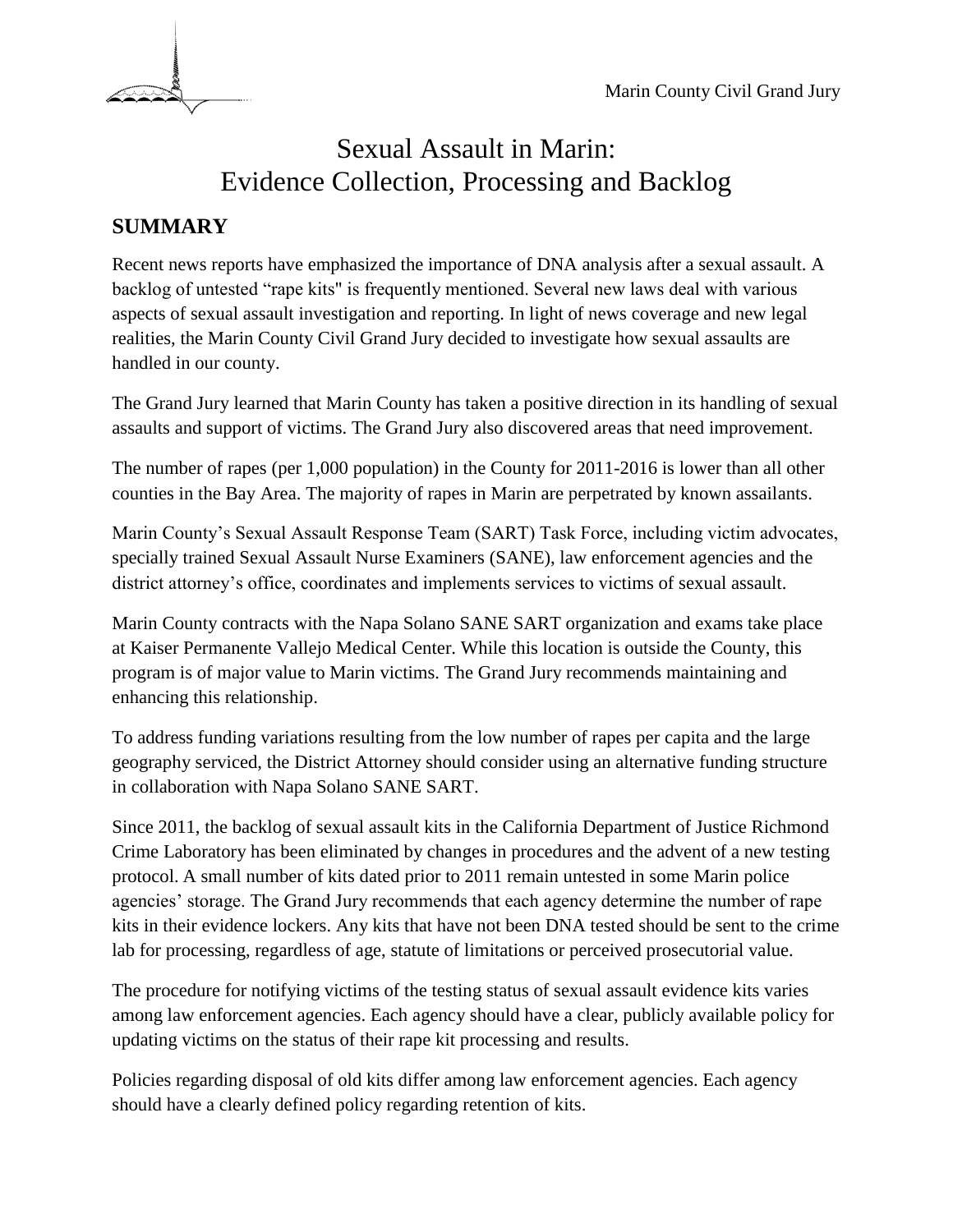# **BACKGROUND**

DNA evidence collected in association with criminal activity has been frequently in the news, from the O.J. Simpson case, to reports of innocent men freed after long years of incarceration by the work of the Innocence Project, and to published articles concerning a backlog of evidence kits in testing laboratories and police storage lockers. DNA is especially important in reported sexual assaults; it is a powerful tool in solving and preventing future crimes. DNA evidence can detect serial offenders and connect suspects to other crimes. It can confirm the identity of a known suspect or point to an unknown assailant. It can also exonerate those wrongfully accused or convicted of sexual assault.<sup>1</sup>

#### **"To accomplish these things, however, rape kits must be tested."**<sup>2</sup>

It has been reported that hundreds of thousands of untested rape kits sit on shelves and in refrigerators in police and crime lab storage facilities throughout the country in what has been called the "rape kit backlog."<sup>3</sup> USA Today found more than 70,000 untested rape kits based on records from more than 1,000 police departments around the country.<sup>4</sup> Each untested kit is a lost opportunity to bring some measure of healing and justice to a survivor of sexual violence.

The rape kit backlog reflects two separate but related problems. The first problem happens when a rape kit is booked into evidence, but DNA analysis is not requested by the detective and/or prosecutor. The kit may stay in a police evidence room for years. This is often called the "untested" or "unsubmitted" rape kit backlog. The second problem happens in crime laboratory facilities when rape kits submitted for testing are not processed.

 $\overline{a}$ 1 ["Advocacy."](http://www.joyfulheartfoundation.org/programs/advocacy) *Joyful Heart Foundation*.

<sup>&</sup>lt;sup>2</sup> ["What is the Rape Kit Backlog."](http://www.endthebacklog.org/backlog/what-rape-kit-backlog) *End the Backlog/Joyful Heart Foundation.* 

 $3$  Ibid.

<sup>4</sup> Reilly, Steve. ["Tens of thousands of rape kits go untested across USA."](https://www.usatoday.com/story/news/2015/07/16/untested-rape-kits-evidence-across-usa/29902199/) *USA Today.* 16 Jul. 2018.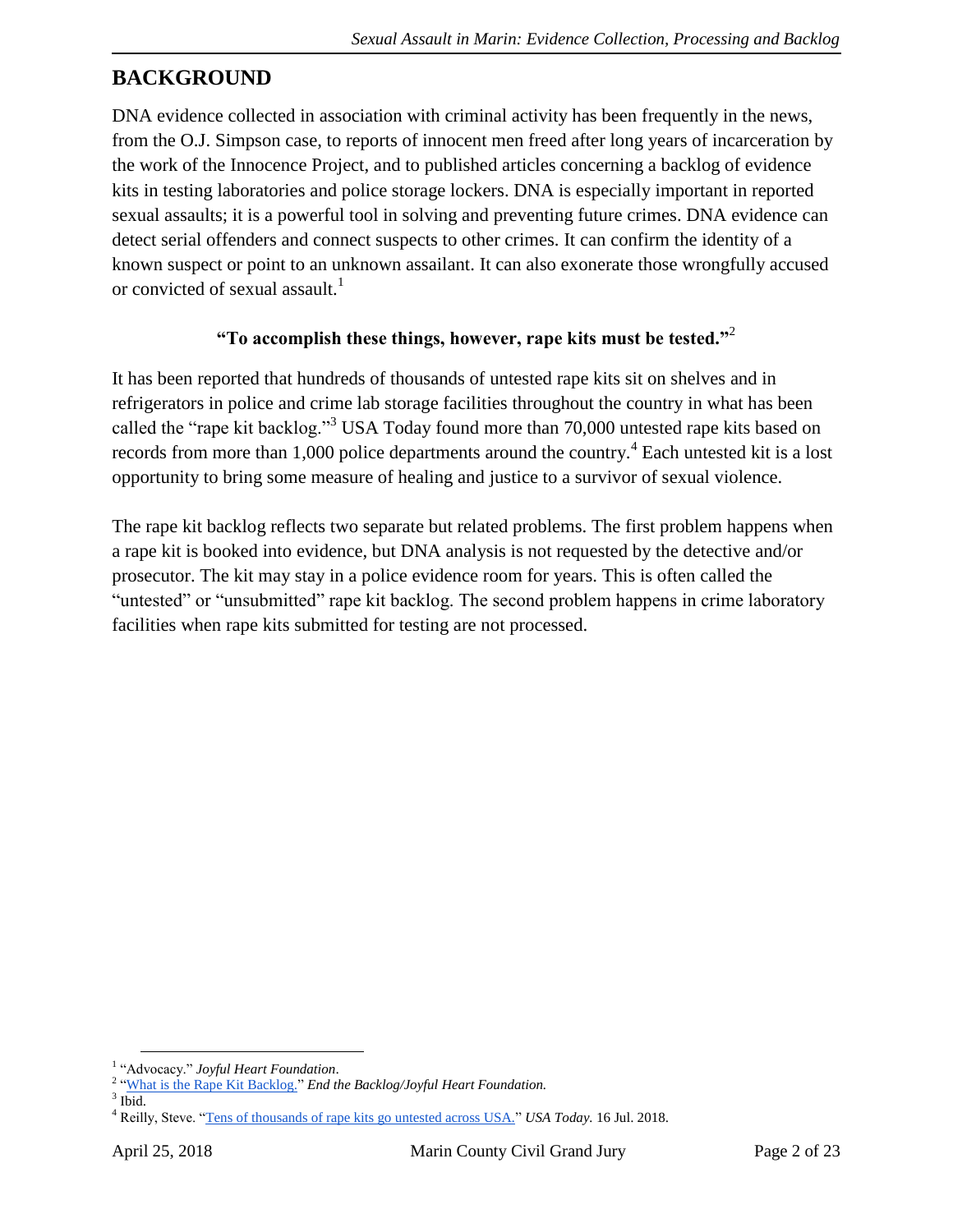

#### **Why some rape kits might not be tested:**

Based on online literature review, interviews, and examination of evidence logs, the Grand Jury found reasons why a rape kit might not be tested.

- The perpetrator is a known assailant.
- Statute of limitations has been exceeded.
- It is determined that the kit has no evidentiary or prosecutable value.
- No crime was committed.
- The suspect confessed.
- The case was dropped.
- The victim died.
- The perpetrator died.
- The complaint was withdrawn.
- There are insufficient funds to have the kit tested.

#### **Likewise, reasons for testing ALL kits were identified:**

- Analysis of a kit may help identify serial rapists.
- Analysis of a kit may help link offenders to other crimes.
- Analysis of a kit helps provide closure to victims. Analysis may provide the victim with the answers and validation they deserve and prevent further victimization.<sup>5</sup>
- A closed case may be reopened.
- Prosecution is enhanced by DNA evidence, even with a known offender.

<sup>5</sup> ["Why Test Rape Kits After the Statute of Limitations Has Expired?"](http://victimsofcrime.org/docs/sak-backlog-laws/why-test-expired-kits-victim-centric.pdf?sfvrsn=2) *National Center for Victims of Crime.*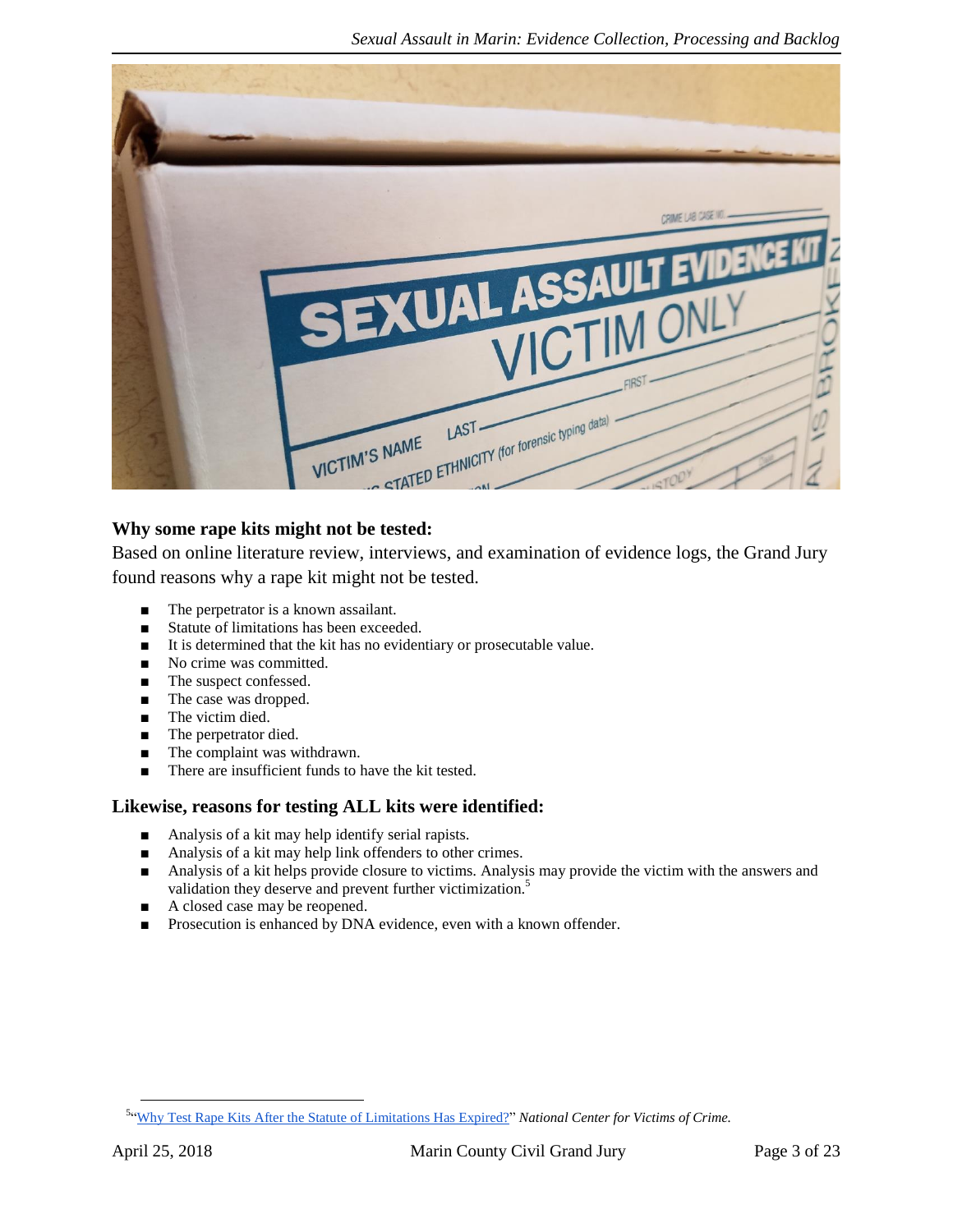#### **Testing of Kits — Known Assailants**

END THE BACKLOG, a program of the Joyful Heart Foundation, provides insightful reasons why kits from known assailants should be tested.

*Acquaintance rapists may also be serial offenders, and they may have also committed crimes against people they don't know. Testing every rape kit connected to a reported crime ensures that links between crimes will be made, regardless of the relationship between the victim and the perpetrator.<sup>6</sup>*

The Grand Jury heard from multiple sources in law enforcement and the District Attorney's office that "stranger rapes" are rare in Marin. In prosecuting Marin rape cases, the issue is most often one of consent.

#### **Testing of Kits — Links to Other Crimes**

Eight years ago, a Wayne County, Michigan prosecutor made the processing of the 11,341 untested rape kits in the Detroit area her top priority. About 90% have been tested and more than 800 serial rapists were identified.<sup>7</sup>

Closer to home, Alameda County discovered more than 1,900 unprocessed kits, all of which have now been analyzed. When the DNA was compared to the national database, investigators were able to link known perpetrators to unsolved crimes and were able to link rapists to multiple sexual assault crimes.<sup>8</sup> In Berkeley, a 2008 rape kit sat on the shelf without being analyzed. This let a suspected Bay Area serial rapist evade detection for years; he is now being held without bail in Alameda County on multiple charges that include rape, attempted sexual assault and kidnapping, and is facing charges that he murdered a woman in  $2015$ .<sup>9</sup>

"What more proof do we need of the absolute necessity to test every rape kit?" asked state Sen. Nancy Skinner, D-Berkeley. "Leaving any kit on the shelf in a police department gives serial rapists a free pass."<sup>10</sup>

<sup>&</sup>lt;sup>6</sup> ["Why the Backlog Exists."](http://www.endthebacklog.org/backlog/why-backlog-exists) End the Backlog/Joyful Heart Foundation.

<sup>7</sup> ["Detroit Kit Tests Indicate Hundreds of Serial Rapists."](https://www.npr.org/2018/01/13/577833643/detroit-kit-tests-indicate-hundreds-of-serial-rapists) *NPR/Weekend Edition Saturday*. 13 Jan. 2018.

<sup>8</sup> ["At Issue: Rape Kit Testing."](https://www.youtube.com/watch?v=vAPa5xE4hK4) O'Malley, Nancy and Caen, Melissa. *CBS Bay Area. YouTube*. 2 Jul. 2017.

<sup>9</sup> Gutierrez, Melody. "Bay Area leaders outraged at Berkeley police lapse on rape kit." *San Francisco Chronicle*. 15 Mar. 2018.  $^{10}$  Ibid.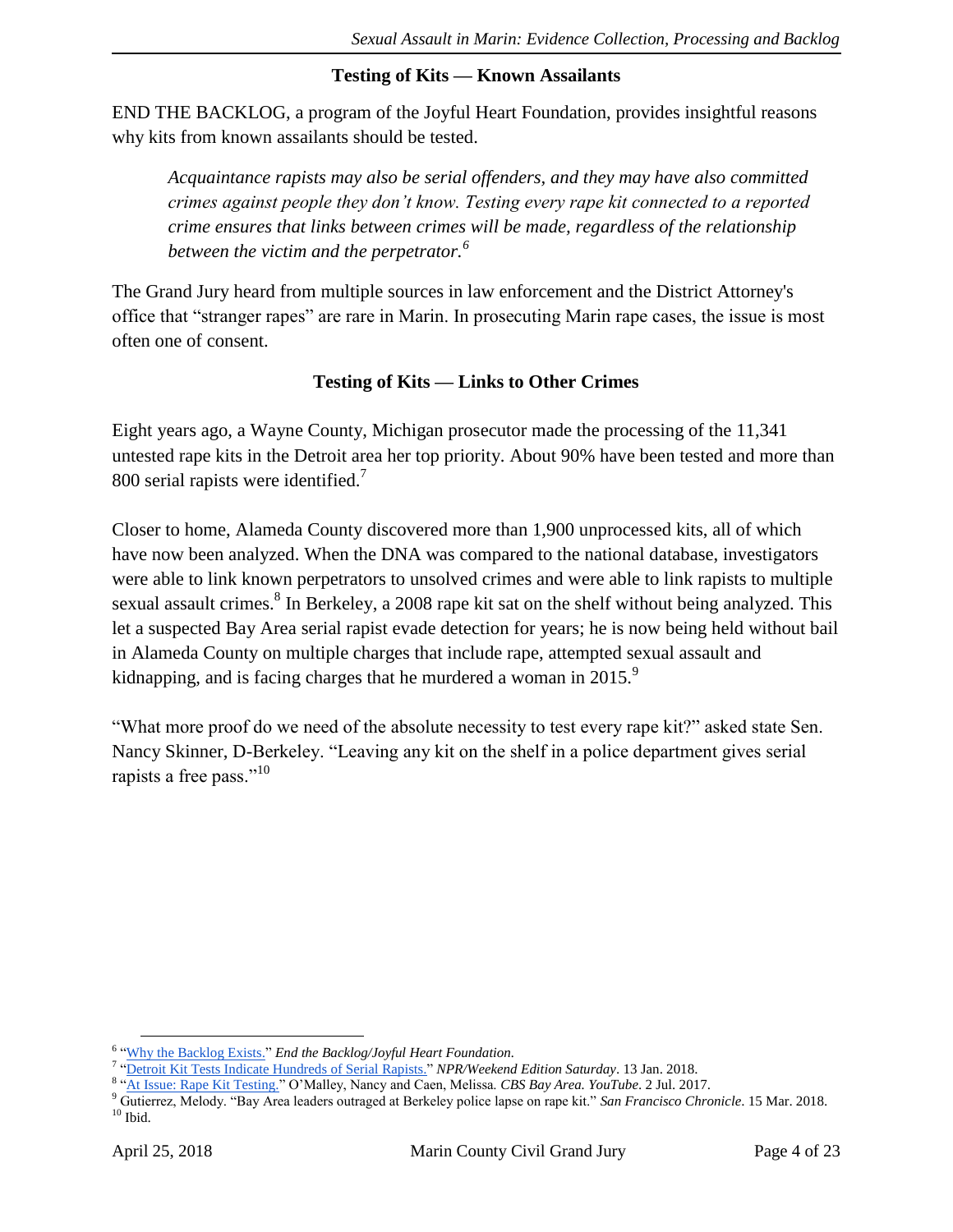#### **Testing of Kits — Statute of Limitations Exceeded**

The National Center for Victims of Crimes provides this victim-centric approach to the issue of testing Sexual Assault Kits (SAKs) where the statute of limitations has been exceeded.

*With a national backlog of untested SAKs, many jurisdictions possess kits from crimes where the statute of limitations has run out. With limited resources, one might ask: should we test these expired kits? The answer is yes— because victims deserve it. We have learned from talking to victims of sexual assault that the idea of justice varies for each individual. In the mind of many victims, even if conviction of the perpetrator is no longer possible, they still want an opportunity to be validated, to be heard, or even to be informed.<sup>11</sup>*

With this national picture in mind, the Marin County Civil Grand Jury set out to look at issues surrounding sexual assault in Marin, including rape statistics, SART examinations, facility considerations, and untested rape kits.

# **APPROACH**

The Grand Jury has done exhaustive online research.

The Jury interviewed the following:

- Law enforcement personnel from city and county agencies
- Individuals from the District Attorney's office
- Leaders of Sexual Assault Response Teams
- Trained Sexual Assault Nurse Examiners
- State prison officials

The Jury examined evidence logs and rape kit inventory from law enforcement property divisions.

The Grand Jury focused on the processes from initial report of an assault, including where rape kits are collected, where the kits are processed, how chain of custody is preserved, how and where the kits are stored, and ultimately, what is the current testing status for any collected rape kits.

 $\overline{a}$ <sup>11</sup>["Why Test Rape Kits After the Statute of Limitations Has Expired?](http://victimsofcrime.org/docs/sak-backlog-laws/why-test-expired-kits-victim-centric.pdf?sfvrsn=2)*" National Center for Victims of Crime.*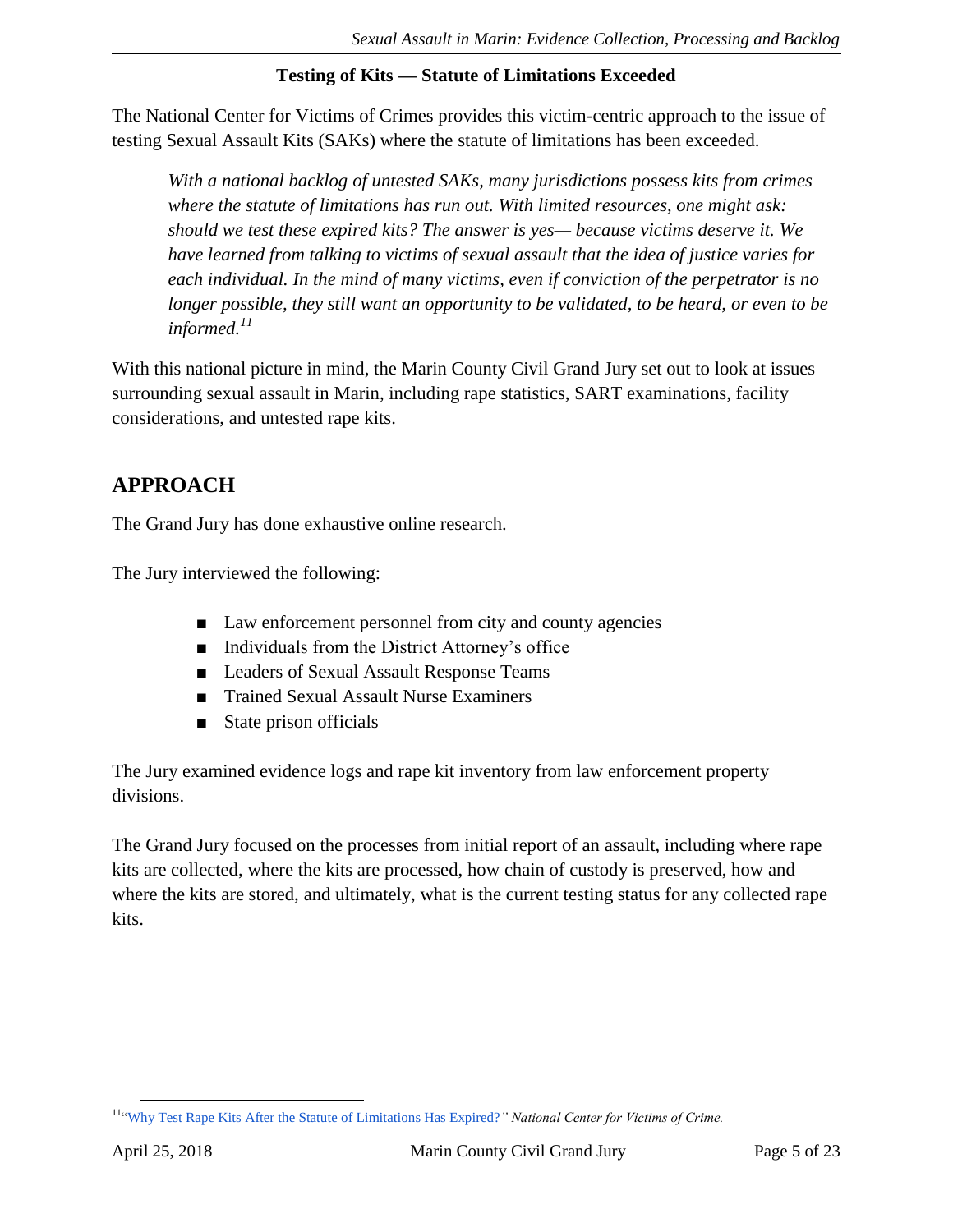# **DISCUSSION**

Sexual violence rates are difficult to measure. Sexual assaults tend to be under-reported and, for those that are reported, there is no single source of data that provides a complete picture. The data source used by the Grand Jury in this report is from the California Department of Justice.<sup>12</sup>

The data table below is indexed by population, which provides a better understanding of the magnitude of the problem when compared with other Bay Area counties. With changes in California statutes of rape and sexual assault, including changing the actual definition of rape, data mining from older databases can be confusing. The data source for the tables below is the California Department of Justice "Openjustice" project, using the crime rate for "rape".<sup>13</sup>

|                         | <b>2016 Population</b> | <b>Average Rapes/Yr</b> | <b>Rapes/1000</b><br>population |  |
|-------------------------|------------------------|-------------------------|---------------------------------|--|
| Alameda County          | 1,553,960              | 479                     | 0.308                           |  |
| Contra Costa County     | 1,078,257              | 211                     | 0.195                           |  |
| Lake County             | 64,076                 | 33                      | 0.515                           |  |
| <b>Marin County</b>     | 251,845                | 46                      | 0.182                           |  |
| <b>Mendocino County</b> | 87,628                 | 41                      | 0.468                           |  |
| Napa County             | 142,166                | 45                      | 0.317                           |  |
| San Francisco County    | 827,420                | 243                     | 0.293                           |  |
| San Mateo County        | 738,681                | 178                     | 0.241                           |  |
| Santa Clara County      | 1,920,000              | 471                     | 0.245                           |  |
| Santa Cruz County       | 274,673                | 96                      | 0.350                           |  |
| <b>Solano County</b>    | 420,335                | 142                     | 0.337                           |  |
| Sonoma County           | 490,596                | 188                     | 0.383                           |  |

#### **Rape in Bay Area Counties**

The average number of rapes (per 1,000 population) in Marin County for 2011-2016 is lower than all other counties in the Bay Area.<sup>14,15</sup>

 $\overline{a}$ <sup>12</sup> ["Openjustice."](https://openjustice.doj.ca.gov/) *Office of the Attorney General. State of California.*

<sup>13</sup> ["Openjustice/Search Crime and Clearance Statistics."](https://openjustice.doj.ca.gov/crime-statistics/crimes-clearances) *Office of the Attorney General. State of California.*

<sup>14</sup> ["Openjustice/Search Crime Statistics."](https://openjustice.doj.ca.gov/crime-statistics/) *Office of the Attorney General. State of California.*

<sup>15</sup> ["United States Census."](https://www.census.gov/) *US Census Bureau/US Department of Commerce*.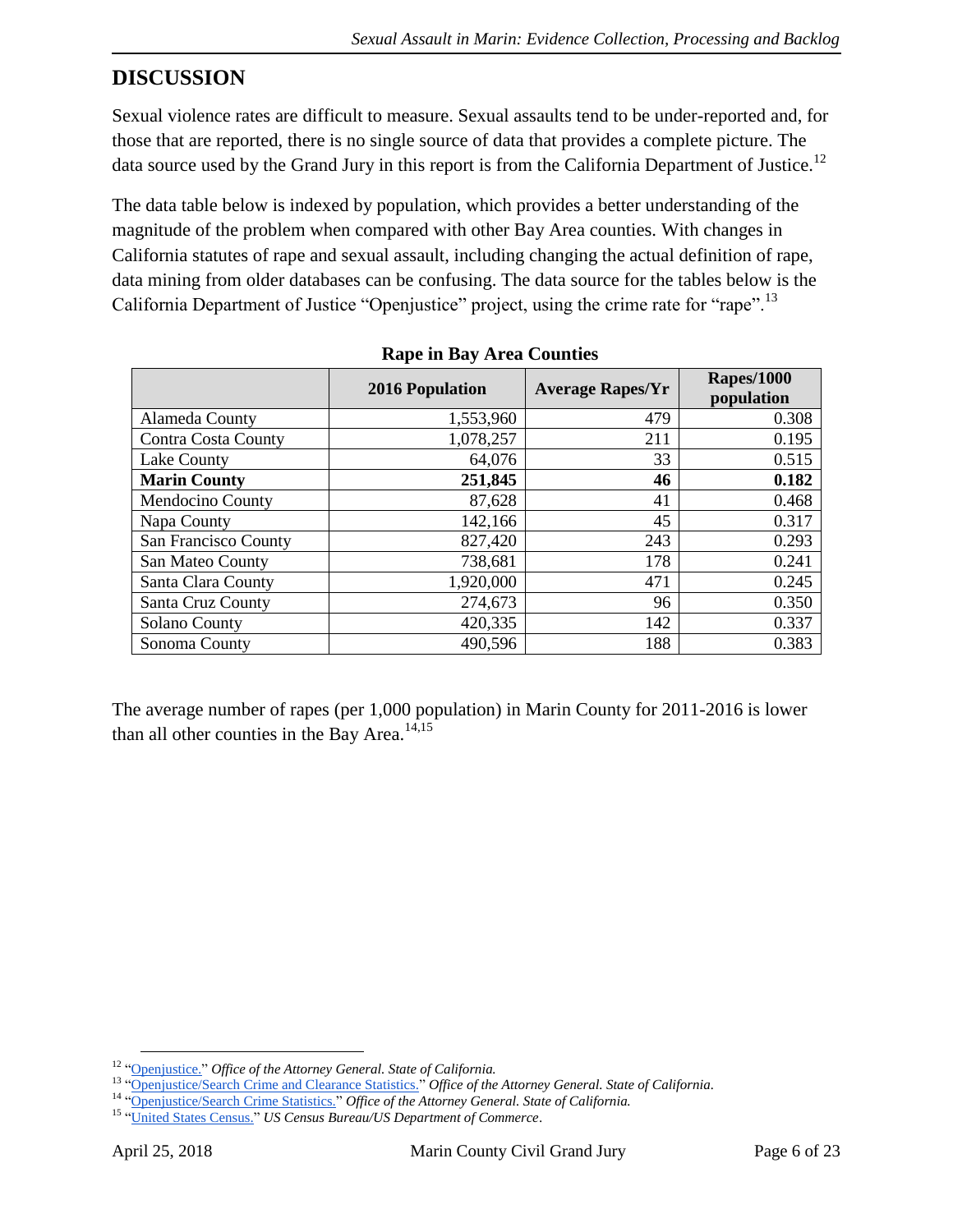| 0-Tear marm isape biausites by Agency |                |                |                |                |                |                  |                    |  |  |
|---------------------------------------|----------------|----------------|----------------|----------------|----------------|------------------|--------------------|--|--|
|                                       | 2011           | 2012           | 2013           | 2014           | 2015           | 2016             | <b>Grand Total</b> |  |  |
| <b>Marin County</b>                   | 48             | 30             | 48             | 40             | 57             | 52               | 275                |  |  |
| Belvedere                             | $\overline{0}$ | $\overline{0}$ | $\theta$       | $\Omega$       | $\Omega$       | $\boldsymbol{0}$ | 0                  |  |  |
| <b>Central Marin</b>                  |                |                | 5              | 6              | 8              | 4                | 23                 |  |  |
| Fairfax                               | 1              | 3              | 3              | 1              | 6              | 3                | 17                 |  |  |
| Marin Co. Sheriff's Department        | 8              | 3              | 7              | 5              | 5              | $\overline{4}$   | 32                 |  |  |
| Marin Community College               | $\overline{0}$ | $\overline{0}$ | $\overline{0}$ | $\overline{0}$ | $\overline{2}$ | $\boldsymbol{0}$ | $\overline{2}$     |  |  |
| Mill Valley                           | 2              |                | $\Omega$       | $\Omega$       | $\Omega$       |                  | $\overline{4}$     |  |  |
| <b>Novato</b>                         | 10             | 5              | 5              | 7              | 9              | 9                | 45                 |  |  |
| Ross                                  | $\Omega$       | $\Omega$       | $\Omega$       | $\theta$       | $\Omega$       |                  |                    |  |  |
| San Anselmo                           |                | $\overline{0}$ |                |                |                |                  |                    |  |  |
| San Rafael                            | 20             | 14             | 26             | 20             | 27             | 28               | 135                |  |  |
| Sausalito                             |                | $\theta$       | $\overline{2}$ |                | $\Omega$       | $\theta$         | 4                  |  |  |
| Tiburon                               | $\theta$       |                | $\overline{0}$ | $\overline{0}$ | $\theta$       | $\overline{2}$   | 3                  |  |  |
| <b>Twin Cities</b>                    | 5              | 3              |                |                |                |                  | 8                  |  |  |
| <b>Grand Total</b>                    | 48             | 30             | 48             | 40             | 57             | 52               | 275                |  |  |

**6-Year Marin Rape Statistics by Agency**

Twin Cities and San Anselmo Police Departments merged to become the Central Marin Police Authority in 2013

Of the reported rapes for this time period, 77% were under the law enforcement jurisdictions of San Rafael, Novato, and the Sheriff's Office (unincorporated Marin).

Year-by-year information for San Quentin State Prison is not readily available, but sexual assaults in the prison are relatively rare because of the Prison Rape Elimination Act (PREA)<sup>16</sup> of 2005 and its implementation by the California Department of Corrections and Rehabilitation.<sup>17</sup>

#### **Sexual Assault in Marin — A Brief Overview**

# **"With the crime of sexual assault, the victim's body is a part of the crime scene."<sup>18</sup>**

This stark statement from "End the Backlog" should be a reminder of how personal and traumatic sexual assault is and should encourage everyone to do everything possible to support victims.

What happens when someone reports a sexual assault? The initial report is usually made to the local police or a sheriff's deputy by phone or in person, or to a healthcare provider in an emergency room. In Marin County, and throughout California, a team goes into action to support the victim and gather evidence to prosecute a possible crime.

If offender DNA evidence may be present, the victim can choose to have a forensic examination conducted by a Sexual Assault Nurse Examiner (SANE), a member of the SART team. A law enforcement officer will offer to drive the victim to the designated hospital. The team assembles

 $\overline{a}$ <sup>16</sup> ["Prison Rape Elimination Act/Overview."](http://www.cdcr.ca.gov/PREA/index.html) *California Department of Corrections and Rehabilitation.*

<sup>17</sup> ["Prison Rape Elimination Policy."](http://www.cdcr.ca.gov/PREA/docs/2016-DOM-54040.pdf) *California Department of Corrections and Rehabilitation Operation Manual,* Article 44, pp. 470-478. 1 Jul. 2015.

<sup>18</sup> ["What Is the Rape Kit Backlog."](http://www.endthebacklog.org/backlog/what-rape-kit-backlog) *End the Backlog/Joyful Heart Foundation.*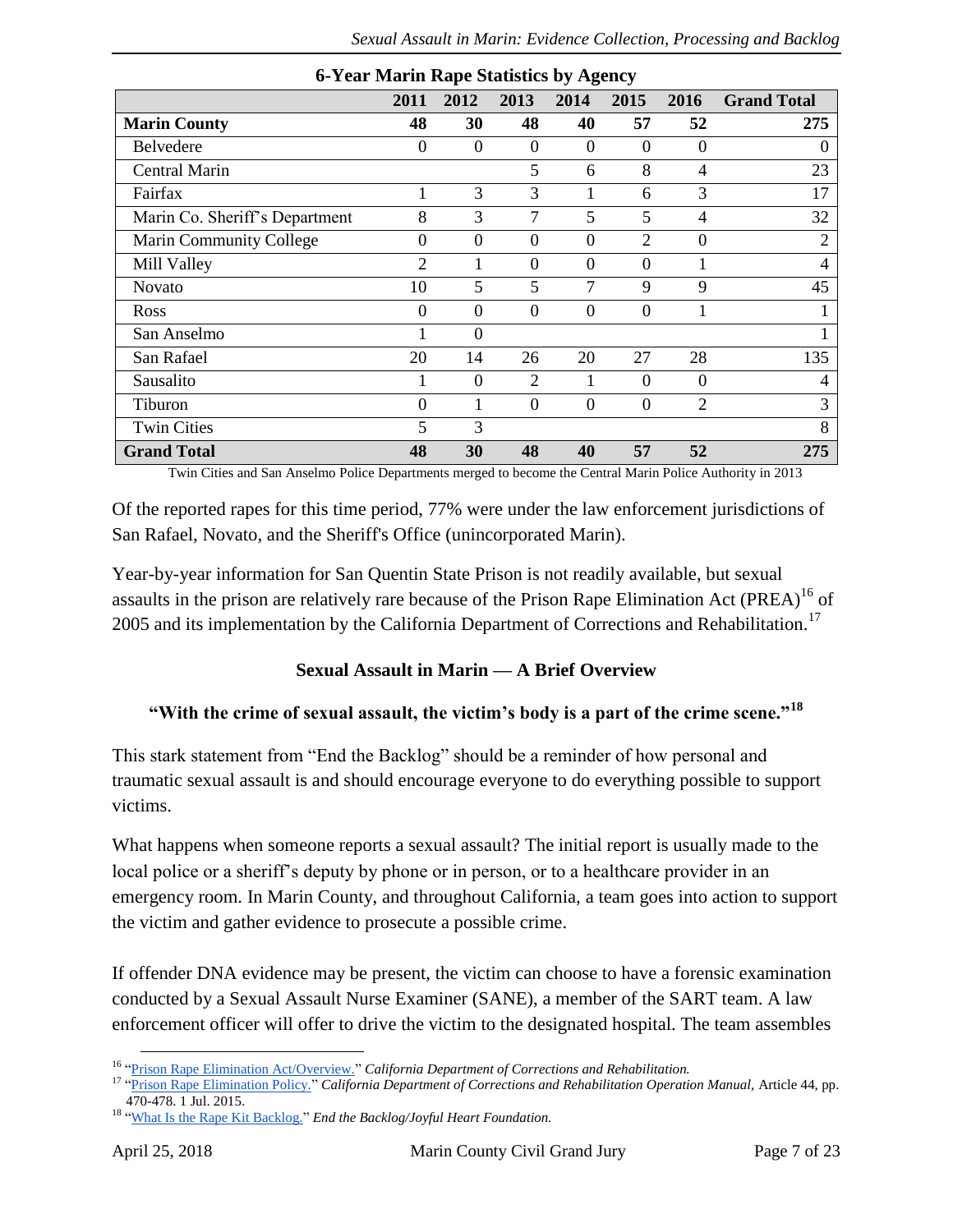in a dedicated space within the hospital for interviews and a forensic examination, known as a "SART exam".

The law enforcement officer, while not present for the exam itself, interviews the victim. A victim advocate is there to provide support. Evidence is gathered and preserved in a sexual assault evidence kit, frequently referred to as a "rape kit". While the kit remains in the custody of the responsible law enforcement agency, key DNA samples are sent directly to the California Department of Justice Laboratory in Richmond to be analyzed.

The response team intervention in sexual assault cases is for the purposes of:<sup>19</sup>

- Protecting the victim from further assault
- Minimizing the effects of the assault on the victim and encouraging the healing process
- Arresting and prosecuting the offender
- Providing for the needs of the victim and their family through counseling and advocacy
- Support and accompaniment
- A sensitive, yet comprehensive, medical exam
- Medical follow-up

#### **Marin County Sexual Assault Response Team**

A Sexual Assault Response Team (SART) is a multidisciplinary group of professionals that work together to support a sexual assault victim. Each team includes a Sexual Assault Nurse Examiner, a trained victim-advocate, and a police officer.

Forerunners to SARTs began to develop in the 1970s. Nurses at San Luis Obispo County General Hospital created the first SART-like team in California in 1980. In 1985, the District Attorney of Santa Cruz County combined concepts from SANE programs with the model from San Luis Obispo and created California's first official SART.<sup>20</sup>

<sup>&</sup>lt;sup>19</sup> "Marin County SART Protocol." Mar. 2015 (Final).

<sup>20</sup> ["How Did SARTs Evolve?"](https://ovc.ncjrs.gov/sartkit/about/about-evolve-print.html) *SART Toolkit: Resources for Sexual Assault Response Teams*. Mar. 2011.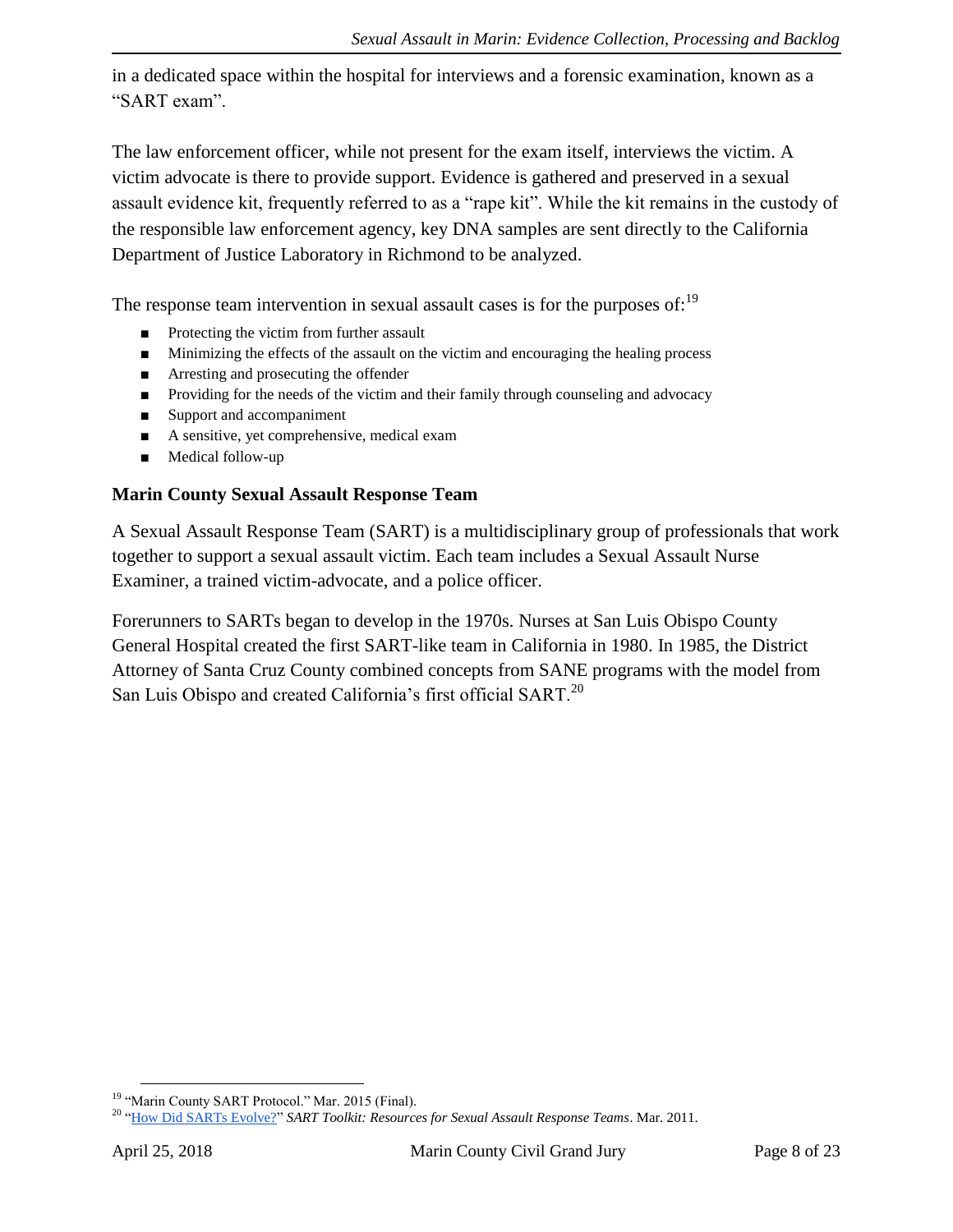SARTs are organized at the county level and each is slightly different, based on the needs of the county. Members of the Marin Sexual Assault Response Team include:

- Community Violence Solutions
- Marin County District Attorney's Office
- Marin County Law Enforcement Agencies
- Department of Health and Human Services, Public Health Division
- Marin County District Attorney's Victim-Witness Unit
- California Department of Justice, Santa Rosa and Richmond Crime Labs
- Napa Solano SANE SART
- Kaiser Permanente Vallejo Medical Center

The Marin SART Task Force members have the responsibility for developing, approving, and implementing the county's SART protocol. The mission of this task force is to coordinate and implement services to victims of sexual assault.

#### **Sexual Assault Nurse Examiners**

Sexual Assault Nurse Examiner (SANE) is a designation for registered nurses who receive extensive training in conducting exams for sexual assault victims. Programs for SANE certification include both academic and hands-on clinical training covering medical, psychological and forensic aspects of examinations. $^{21}$ 

SANE programs became formalized in 1992 when 72 nurses formed the International Association of Forensic Nurses. Standards were developed over time for two certifications: SANE-A, for those supporting adults and adolescents; and SANE-P, for those performing pediatric examinations.<sup>22</sup> Each certification requires a minimum of 40 hours of academic work and extensive clinical preparation. In California, SANE training is given by the California Clinical Forensic Medical Training Center.<sup>23</sup> Certification is for three years, renewable by demonstrating clinical activity as a SANE, and completion of appropriate continuing education activities or retesting.<sup>24</sup> Proficiency is maintained by a sufficient caseload.

With these high standards, the long and unpredictable hours of the forensic examinations, on-call requirements, and the additional burden of testimony in court, SART nurse positions are hard to fill. The positions are usually filled by SART nurses with other principal employment and very understanding employers.

SART nurses may be called to testify in court about the exam and their findings. Court times are unpredictable and often many hours (or rarely, days) can be spent waiting to testify.

 $\overline{a}$ <sup>21</sup> ["History and Development of SANE](https://www.ovcttac.gov/saneguide/introduction/history-and-development-of-sane-programs/) Programs." *Office for Victims of Crime (OVC).*

<sup>22</sup> ["History of the Association."](http://www.forensicnurses.org/?page=aboutus) *International Association of Forensic Nurses.*

<sup>23</sup> ["Trainings."](https://www.ccfmtc.org/training-products/training-brochures/) *California Clinical Forensic Medical Training Center.*

<sup>24</sup> ["SANE-A & SANE-P 2018 Renewal Handbook."](http://www.forensicnurses.org/resource/resmgr/certification/2018_Renewal_Handbook_and_A.docx) *International Association of Forensic Nurses.*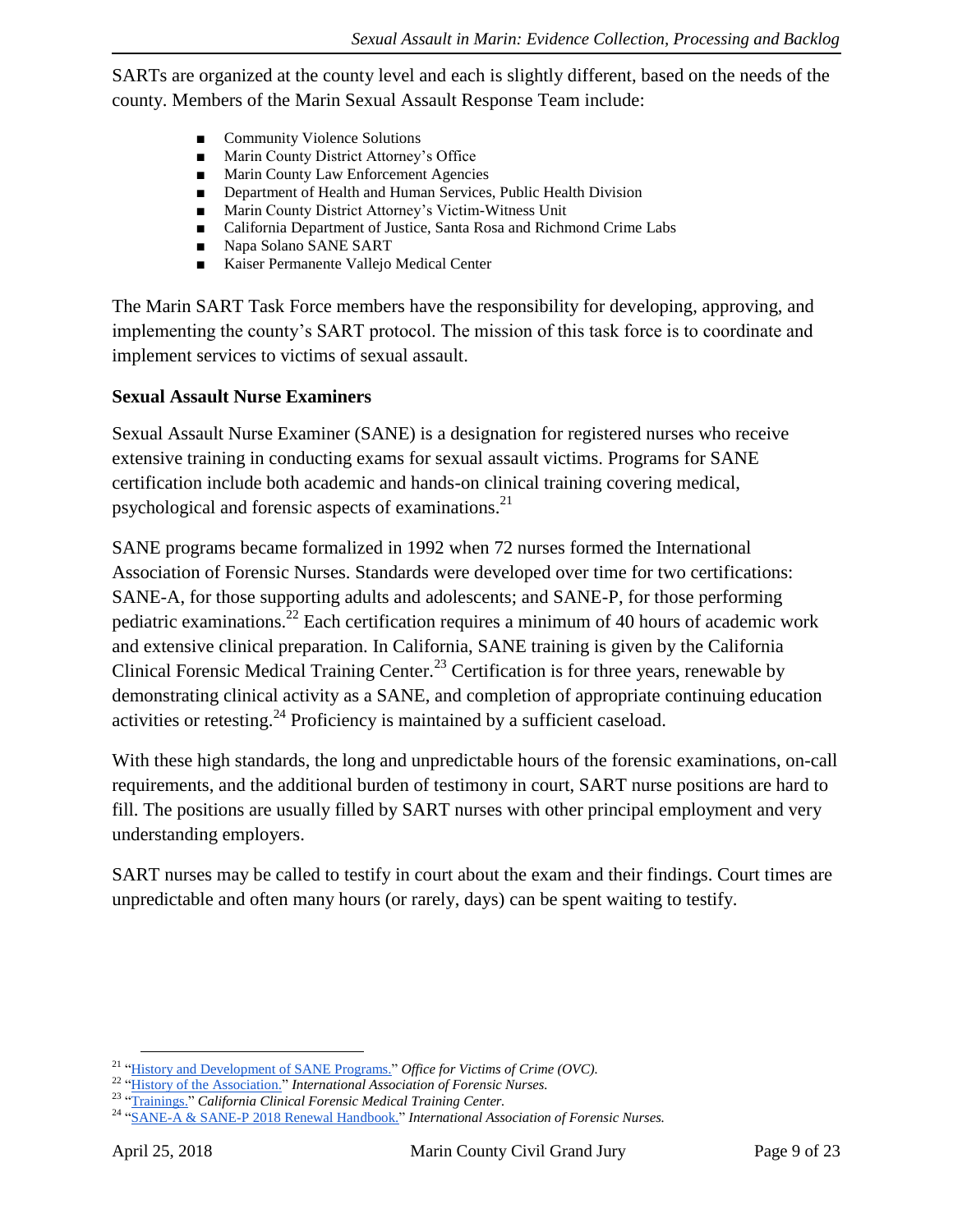#### **What is a SART Exam?**

A SART exam is a forensic examination given in a sensitive manner to a sexual assault victim. The examiner collects evidence that may be used in the investigation and prosecution of the sexual assault case. This medical-legal exam is conducted in a dedicated space by a sexual assault nurse examiner. Individuals who have experienced any form of sexual violence are encouraged, but not required, to have a medical-legal exam performed by a trained professional as soon as possible (i.e., within 72 hours) after the assault. The SART team will address an individual's medical and emotional needs related to the assault as well as collect evidence in accordance with established protocols.

To preserve evidence, the crime lab recommends, if possible, that the victim should avoid personal hygiene activities such as showering, washing, brushing teeth or changing clothes, and avoid eating or drinking prior to the exam.

Even if an individual is uncertain about whether to pursue criminal charges or other remedies, participating in the exam allows for the collection and preservation of evidence that might be useful should the individual decide to pursue some type of action at a later date.

Whenever it is determined that offender DNA material may still be present, sexual assault victims are offered a SART examination. Some choose to decline. Some may not meet guidelines due to the time elapsed between the assault and reporting. Some assaults may not leave DNA evidence. Thus, not all sexual assaults result in a SART exam.

|                                      | 2011 | 2012           | 2013 | 2014           | 2015           | 2016           | <b>Total</b>                |
|--------------------------------------|------|----------------|------|----------------|----------------|----------------|-----------------------------|
| Central Marin Police Agency          |      |                |      | $\overline{c}$ |                | 2              |                             |
| College of Marin PD                  |      |                |      |                | $\overline{2}$ |                |                             |
| DA                                   |      |                |      | 3              |                |                | 3                           |
| <b>Fairfax Police Department</b>     |      | 4              |      |                | $\overline{2}$ |                | 8                           |
| Marin County Sheriff                 | 5    | 5              | 6    | 5              |                | 3              | 25                          |
| Mill Valley Police Department        |      | $\overline{2}$ |      | $\overline{c}$ |                |                |                             |
| <b>Novato Police Department</b>      |      | 6              | 4    | 4              | 10             | 9              | 34                          |
| San Anselmo PD                       |      |                |      |                |                |                |                             |
| San Rafael Police Department         | 4    | 11             | 15   | 17             | 12             | 12             | 71                          |
| <b>Sausalito Police Department</b>   |      |                | 4    | 4              |                |                | 8                           |
| <b>Tiburon Police Department</b>     |      |                |      |                |                | $\overline{2}$ | 3                           |
| <b>Twin Cities Police Department</b> |      |                |      |                |                |                | $\mathcal{D}_{\mathcal{A}}$ |
| <b>USP-Muir Woods</b>                |      |                |      |                |                |                |                             |
| (blank)                              |      |                |      | 3              |                |                |                             |
| <b>Total</b>                         | 12   | 30             | 30   | 29             | 29             | 29             | 172                         |

**SART Exams by Law Enforcement Jurisdiction<sup>25</sup>**

Twin Cities and San Anselmo Police Departments merged to become the Central Marin Police Authority in 2013

In Marin, between 2011 and 2016, approximately 63% of rape victims received an exam. This equates to an average of less than 29 SART exams per year for Marin victims.

 $\overline{a}$ <sup>25</sup> Financial Data, *Marin District Attorney's Office and Marin County Department of Finance*.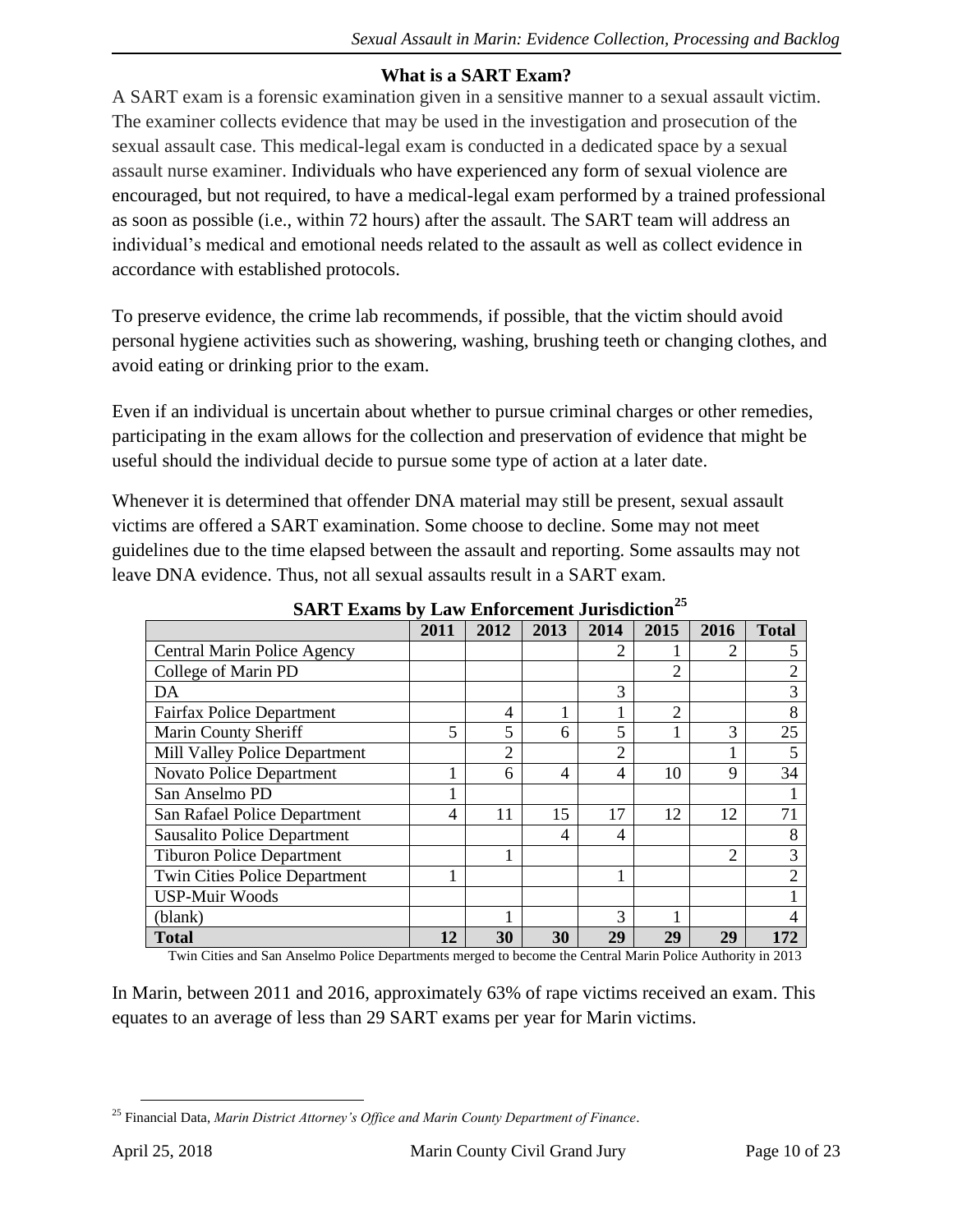#### **Sexual Assault Exam Location**

**Marin General Hospital:** Prior to 2011, SART exams were performed at Marin General Hospital, primarily by obstetrical nurses. Some of these nurses did not want to be subpoenaed, go to court and have their credentials examined.<sup>26</sup> The volume of SART exams performed at Marin General was not sufficient to sustain a robust SART program with nurses based locally. Victims typically had to wait a number of hours for SANE nurses at the hospital to be freed from regular duties. Pediatric exams were not performed at Marin General; these were performed in Oakland.

**Kaiser Permanente Vallejo Medical Center:** In 2005,<sup>27</sup> Kaiser Permanente Vallejo Medical Center began providing facilities and services for other counties' SART exams utilizing the Napa Solano SANE SART organization. Six years later, the Marin County SART Task Force incorporated Kaiser Vallejo and Napa Solano SANE SART into its program. By agreement, the medical center participates on the Marin County SART Task Force. Kaiser Vallejo provides a dedicated exam room and secure storage for equipment, and keeps the SART room stocked and organized. It accepts transfer of victims from Novato Community Hospital, Marin General Hospital and Kaiser Permanente San Rafael for SART exams. Kaiser Vallejo also provides a physician for consultation with a SANE nurse for victims if needed, and agrees not to bill SART victims or their insurance companies for these evidentiary exams.<sup>28</sup> Victims are likewise not charged for laboratory testing for pregnancy and STD, or for postcoital contraception if indicated.<sup>29</sup>

Napa Solano SANE SART, in partnership with Kaiser Vallejo, has developed into a "center of excellence" for Marin, and for all the counties it serves.

Law enforcement personnel involved with sexual assault cases were asked for their opinions concerning Kaiser Vallejo as a SART site. The consensus was that the overall efficiencies of the facility, the dependable availability of the SART nurses and support staff, and the dedicated site within Kaiser Vallejo for exams and interviews offset any problems with drive time or other issues related to being out of the County.

A senior police official told the Jury that when his child needs advanced health care, they go to Oakland Children's Hospital. Going out of county to get the best care makes sense. He feels that principle applies to the care of sexual assault victims at Kaiser Vallejo.

The executive director of Community Violence Solutions, in an article from the Point Reyes Light, said the distance does not deter patients. "It is harder for the victims, but we haven't had anyone say they wouldn't go to Vallejo for the services yet," she said. Based on the County's contract, Marin law enforcement officers provide transportation, if needed, for victims to travel to Kaiser Vallejo. $30$ 

<sup>26</sup> Valentino, Silas. ["County renews contract for rape victim exams by expert team in Vallejo."](https://www.ptreyeslight.com/article/county-renews-contract-rape-victim-exams-expert-team-vallejo) *Point Reyes Light*. 3 Aug. 2018.

<sup>27</sup> ["Sexual Assault Response Team at Kaiser Permanente Vallejo."](http://kp-share.dev.racepoint.io/article/sexual-assault-response-team-at-kaiser-permanente-vallejo/) *Kaiser* Permanente *News & View*s. 30 Mar. 2006. Accessed 11 Mar. 2018.

<sup>28</sup> "Marin County SART Protocol." Mar. 2015 (Final).

<sup>29</sup> ["Sexual Assault Victims DNA Bill of Rights."](http://leginfo.legislature.ca.gov/faces/codes_displaySection.xhtml?lawCode=PEN§ionNum=680.) *California Legislative Information.*

<sup>30</sup> Valentino, Silas. ["County renews contract for rape victim exams by expert team in Vallejo."](https://www.ptreyeslight.com/article/county-renews-contract-rape-victim-exams-expert-team-vallejo) *Point Reyes Light.* 3 Aug. 2017.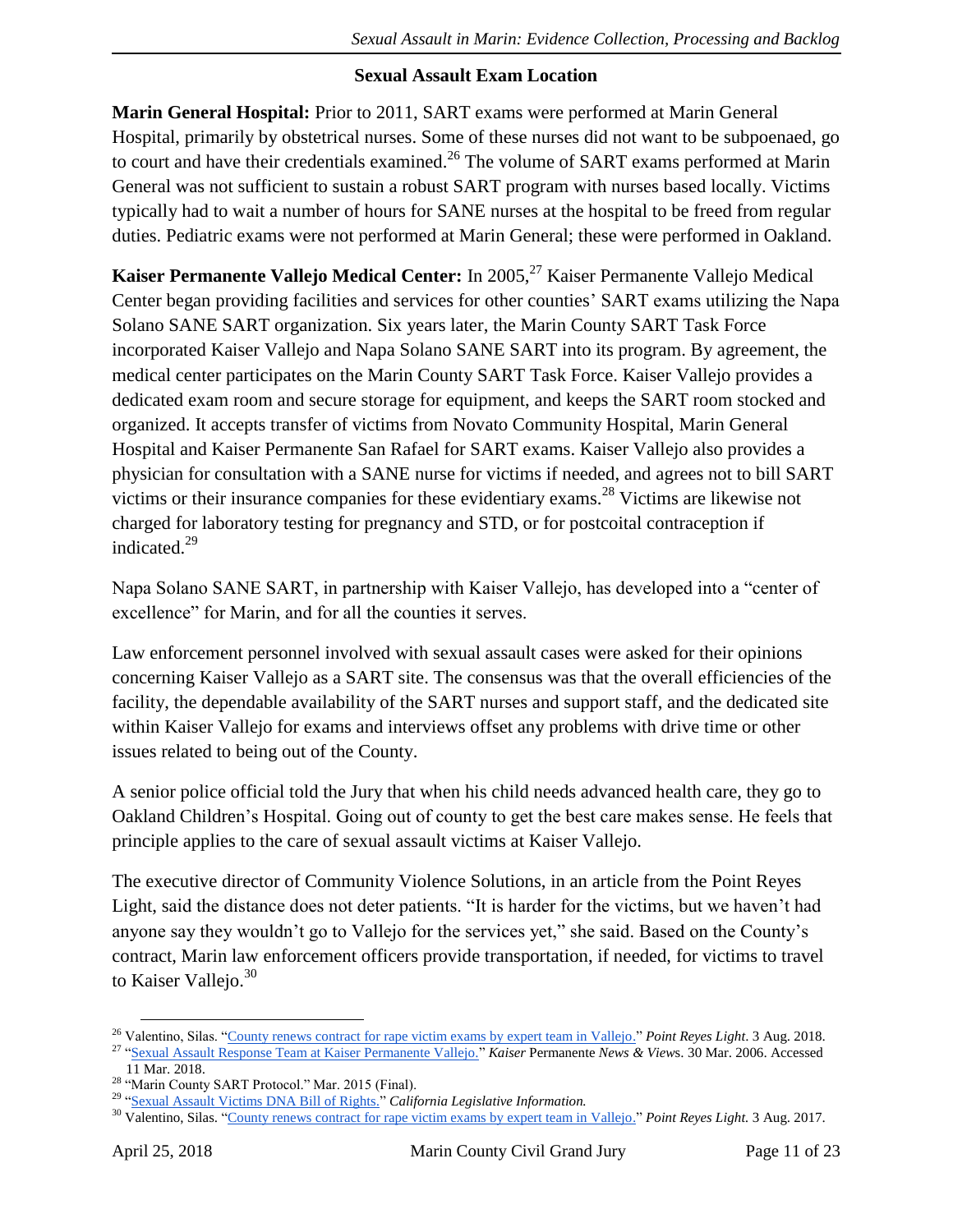**Non-Acute Pediatric Exams, Interviews and Support:** Non-acute pediatric examinations and interviews may be performed where, given the passage of time, there is no likelihood of the presence of biological evidence. These pediatric examinations are performed by Napa Solano SANE SART at the Courage Center in Napa or at the Courage Center in Fairfield at a time convenient to the victim/victim's family and only with their consent. Because these examinations are non-acute, no biological evidence is collected or preserved in a sexual assault kit. The focus on this examination is to document, if possible, the healed trauma resulting from the sexual assault.



These Courage Centers are a collaborative project of county law enforcement, child protective services and non-profit agencies devoted to child advocacy.<sup>31</sup> They are safe, child-friendly places where abused children are interviewed and examined by a multidisciplinary team of specially trained professionals. Victor the Lion, the center's mascot, is named for a 5-year-old boy, himself a victim, who saved his 3-year-old sister by telling his parents he had witnessed her being abused. $32$ 

#### **Napa Solano SANE SART**

Napa Solano SANE SART was founded in 1988 to provide physical examinations of children in cases of suspected assaults. This nonprofit organization now provides immediate and compassionate care to sexual assault victims of all ages.

Each year, they provide nearly 200 forensic examinations for Napa, Solano, Mendocino, Lake, Sonoma and Marin Counties. This high volume allows these nurse examiners to maintain a high degree of proficiency that would not be obtainable in a small program. The nurses perform examinations on victims of all ages, from birth to postmortem. "We've had [victims] as little as 2 months old," the director said, though adult cases make up the majority. $^{33}$ 

Napa Solano SANE SART is also a member of the Marin County SART Task Force, which coordinates and implements services to victims of sexual assault.<sup>34</sup>

In 2011, Marin County entered into a contract with Napa Solano SANE SART to provide forensic examinations at Kaiser Hospital in Vallejo. The contract was renewed by the Marin County Board of Supervisors in July 2017 for an additional year. This professional services contract provides payment on a "per event" basis, with additional fees for courtroom testimony. On-call coverage is required 24 hours/7 days per week. Napa Solano SANE SART bills the County, and the County then charges the individual law enforcement jurisdictions. This contract expires in July 2018.

<sup>34</sup> Marin County SART Protocol. Mar. 2015 (Final).

 $\overline{a}$ <sup>31</sup> Dorgan, Marsha. ["A safe place for secrets."](http://napavalleyregister.com/news/local/a-safe-place-for-secrets/article_6fcdda2c-59ea-5367-bb35-679451eb143a.html) *Napa Valley Register*. 4 Dec. 2008.

<sup>32</sup> Fu, Kimberly. ["Solano's child advocacy center opens in Fairfield."](http://www.thereporter.com/general-news/20160222/solanos-child-advocacy-center-opens-in-fairfield) *The Reporter*. 22 Feb. 2016.

<sup>33</sup> Lutz, Henry. ["On the frontlines of sexual assault in Napa: the nurses of SANE/SART."](http://napavalleyregister.com/news/local/on-the-front-lines-of-sexual-assault-in-napa-the/article_1ecd7ea0-9223-53bb-a13a-cb5b8246c679.html) *Napa Valley Register*. 8 Jan. 2018.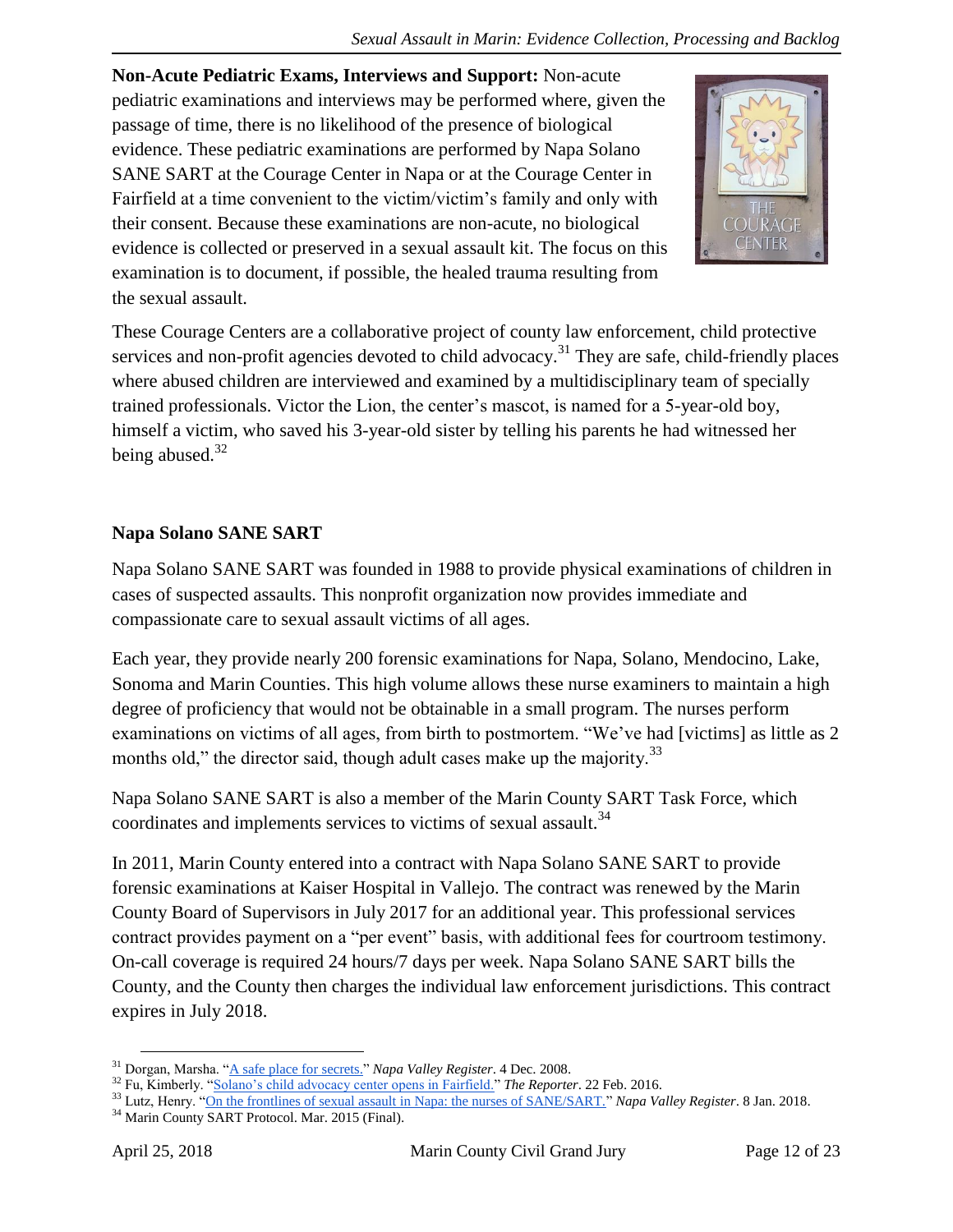The Marin County Civil Grand Jury has reviewed this contract and the services provided and recommends renewal of a service contract with Napa Solano SANE SART.

This renewal cycle may provide an opportunity to look at other funding arrangements. Currently, the overhead of 24/7 on-call coverage is funded by the fee for the examinations. In periods of low activity, this is a strain on the contract company resources. AB-1475, passed in 2015, requires the county SART task force to evaluate "the cost-effectiveness and feasibility of a per capita funding model for local sexual assault forensic examination teams to achieve stability for this component of the SART program."<sup>35</sup>

#### **Eliminating the Testing Lab Backlog — Change in Procedure for Processing DNA Evidence**

Rapid DNA Service (RADS) is an innovative and nationally recognized procedure developed in 2011 by the California Department of Justice's Bureau of Forensic Services to expedite the processing of DNA from sexual assault kits. The development of the RADS process was a radical departure from the traditional, slow procedures for handling sexual assault kits.

RADS departs in three principal ways from the previous processes:

- Sexual assault examiners sensitively interview the victim and then collect up to three swabs from areas most likely to contain DNA evidence. These swabs, along with a victim statement, are packaged in a RADS envelope and sent directly to the DOJ Forensic Bureau in Richmond. The rest of the sexual assault kit goes with the police officer back to the original police jurisdiction.
- Every sample received at the Forensic Bureau goes directly to DNA analysis.
- A semi-automated process is used to manage the increased number of samples to be tested in a timely manner.<sup>36</sup>

RADS began as a pilot program in four counties (Marin, Napa, Solano, and Sonoma) in May of  $2011.^{37}$  By September of 2015, 46 of the state's 58 counties were being served.<sup>38</sup>

The goal of the RADS program is to complete DNA processing within 15 business days.

In the first year of the program the backlog of untested kits in state-run labs was eliminated. It is unknown how many untested kits remain in police evidence rooms or in non-state-run labs.<sup>39</sup>

<sup>35</sup> ["California Penal Code 13898.2."](https://leginfo.legislature.ca.gov/faces/codes_displayText.xhtml?lawCode=PEN&division=&title=6.&part=4.&chapter=12.&article=) *California Legislative Information.* Section Effective 1 Jan. 2016.

<sup>36</sup> Bashinski, Jan. ["California Expands Rapid DNA Analysis System."](http://www.endthebacklog.org/blog/guest-post-california-expands-rapid-dna-analysis-system) *End the Backlog/Joyful Heart Foundation*. 15 Feb. 2017.

<sup>37</sup> ["Press Release."](https://ojp.gov/newsroom/pressreleases/2014/ojppr040914_RADS.pdf) *California Department of Justice*. 9 Apr. 2014.

<sup>38</sup> ["California Attorney General's Office Awarded \\$1.6 Million Grant to Test Sexual Assault Evidence Kits."](https://oag.ca.gov/news/press-releases/california-attorney-general%E2%80%99s-office-awarded-16-million-grant-test-sexual) *California Department of Justice/Office of the Attorney General.* 11 Sep. 2015.

<sup>39</sup> ["California Attorney General's Office to Receive National Recognition for Innovative Sexual Assault Kit Testing."](https://oag.ca.gov/news/press-releases/california-attorney-general%E2%80%99s-office-receive-national-recognition-innovation) *California Department of Justice/Office of the Attorney General.* 8 Apr. 2014.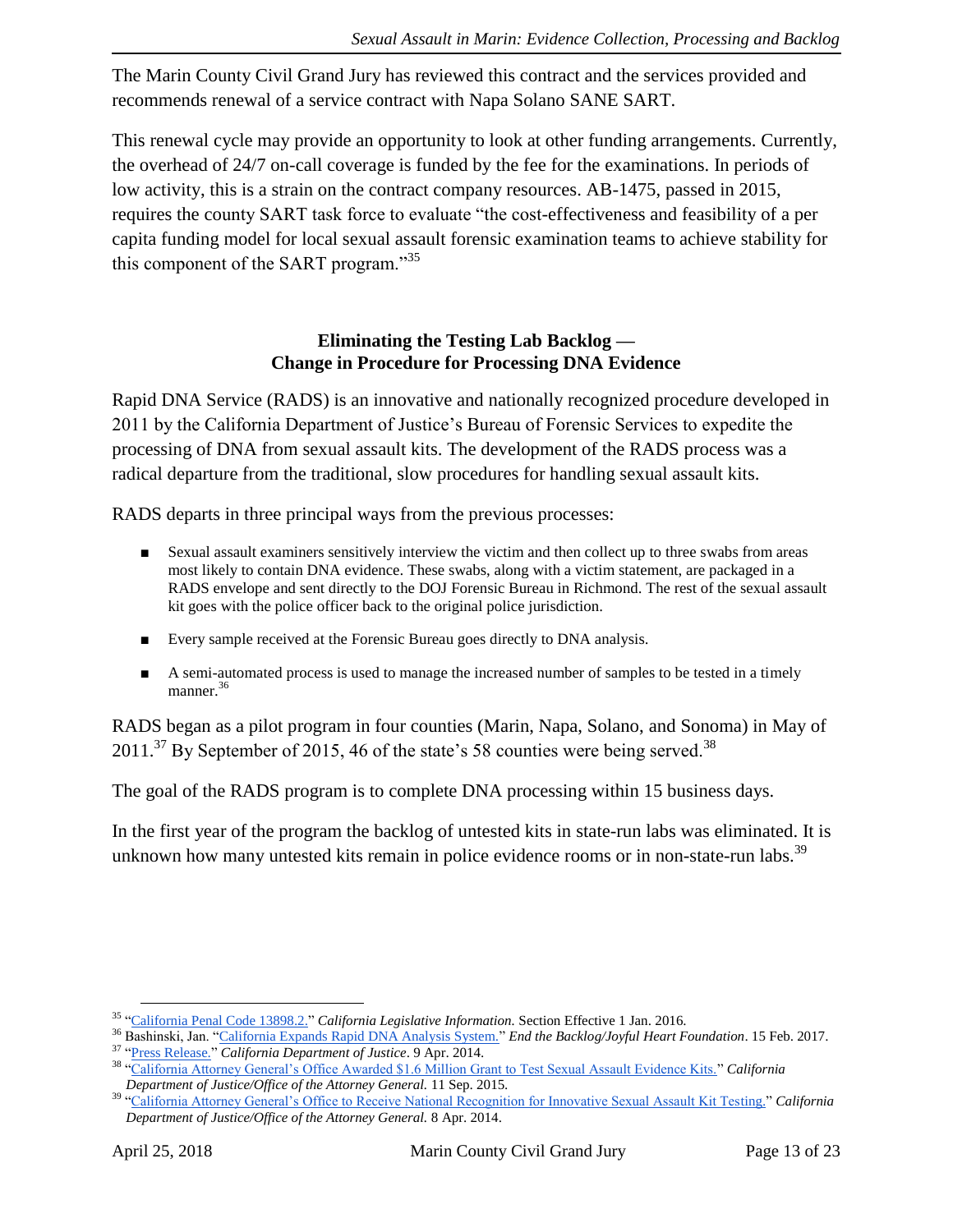#### **Untested Rape Kits**

"California doesn't know how many rape kits are on the shelves," said Assemblyman David Chiu, D-San Francisco.<sup>40</sup>

The legislature has so far failed in its attempts to require California's 500-plus law enforcement agencies to count and test the rape kits in their possession due to opposition from groups that want the state to pay the resulting costs. Under proposed bill AB 3118, all law enforcement agencies that store sexual assault evidence kits would be required to count their kits and send the data to the Department of Justice by July 1, 2019. The Department of Justice would then report the information, including the number of untested kits, to the Legislature by July 1, 2020.<sup>41</sup>

Prior to the implementation of the RADS program, in which key DNA evidence samples are automatically sent to the crime lab by the SART nurse, it was up to the discretion of the law enforcement investigators to determine if kits were to be tested.

The Grand Jury examined evidence logs and rape kit inventory data of police agencies. Consistent with the procedure change with the implementation of RADS, the Jury did not find untested kits that were acquired after 2011. The Jury did, however, find kits in inventory for examinations prior to 2011 that were marked as "untested."

#### **Statute of Limitations**

State law now allows "the prosecution of rape, sodomy, lewd or lascivious acts, continuous sexual abuse of a child, oral copulation, and sexual penetration, that are committed under certain circumstances, as specified, to be commenced at any time."<sup>42</sup> In other words, for these offenses newly committed, there is no longer a statute of limitations. The new law applies to crimes committed after January 1, 2017.

#### **Policies for Maintaining Evidence**

New legislation prohibits a law enforcement agency from destroying or disposing of rape kit evidence or other crime scene evidence from an unsolved sexual assault case before at least 20 years, or if the victim was under 18 years of age at the time of the alleged offense, before the victim's 40th birthday. $43$ 

Potential DNA evidence is kept in a refrigerator. The increased storage requirements, as well as the change in statute of limitations, may tax the already cramped evidence lockers, and law enforcement agencies may need to plan for increased space requirements.

The Grand Jury found variations between law enforcement agencies in Marin regarding policies for retaining rape kits.

<sup>40</sup> Gutierrez, Melody and Veklerov, Kimberly. ["Efforts to clear California's rape kit testing backlog fall short."](https://www.sfchronicle.com/news/article/Efforts-to-clear-California-s-rape-kit-testing-12760627.php) *SF Chronicle*. 17 Mar. 2018.

 $^{\rm 41}$  Ibid.

<sup>42</sup> Kennedy, Merrit. ["California Ends Statute of Limitations on Rape Cases."](https://www.npr.org/sections/thetwo-way/2016/09/28/495856974/california-eliminates-statute-of-limitations-on-rape-cases%20%20SB%20813) *The Two-Way: Breaking News/NPR.* 28 Sep. 2016. <sup>43</sup> ["AB-1312 Sexual Assault Victims: Rights."](https://leginfo.legislature.ca.gov/faces/billTextClient.xhtml?bill_id=201720180AB1312) *California Legislative Information.* 12 Oct. 2017.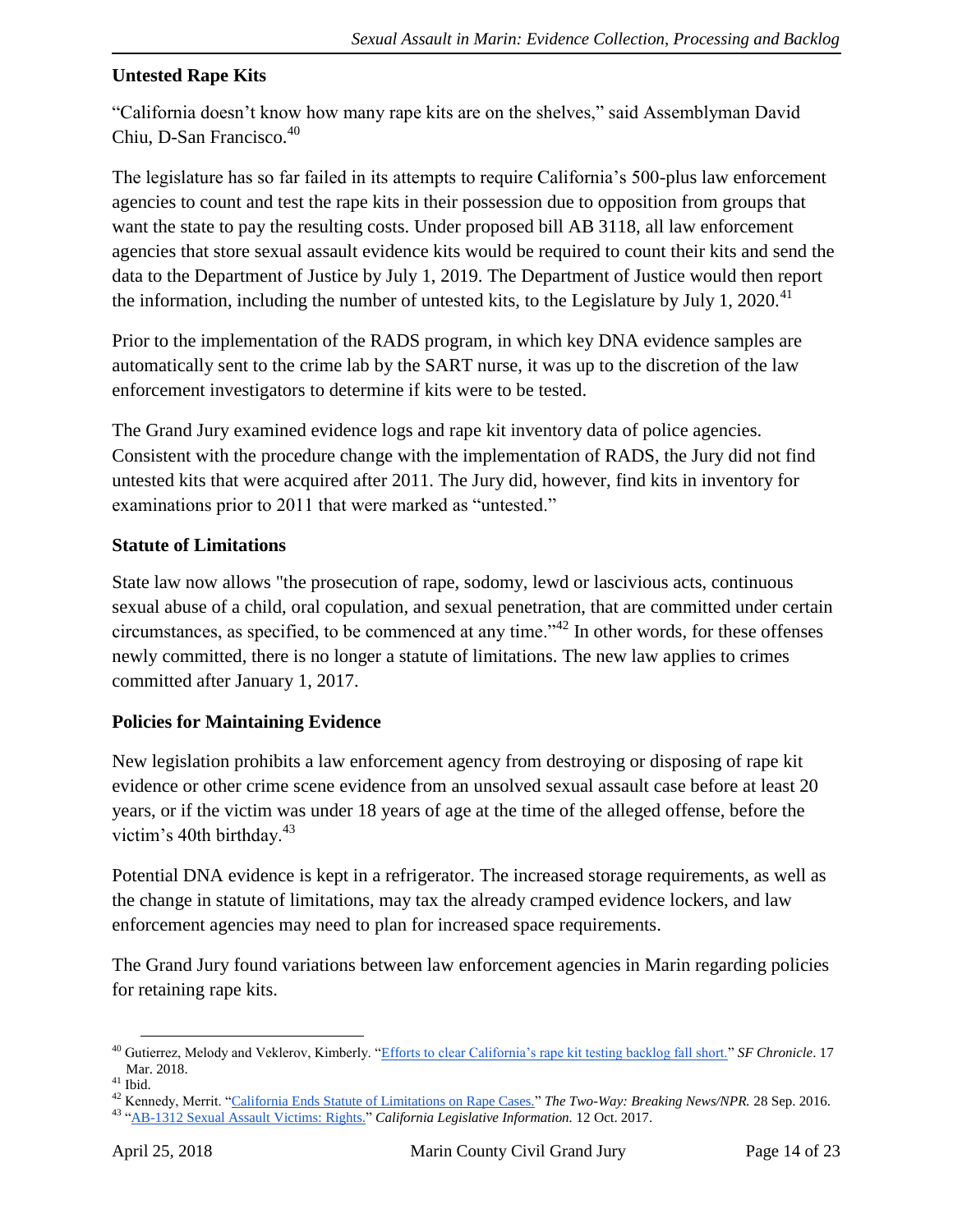#### **Victim Notification — Status of Evidence Kits**

In 2016, California enacted a law that requires the California Department of Justice (DOJ) to establish a process for victims to request information about the location and status of their rape kits by July 2018. $44$ 

The "California Sexual Assault Victim's DNA Bill of Rights"<sup>45</sup> includes:

- The right to be informed whether or not a DNA profile of the assailant was obtained from the testing of the rape kit evidence or other crime scene evidence from their case.
- The right to be informed whether or not the DNA profile of the assailant was entered into the Department of Justice databank.
- The right to be informed of whether or not there is a match between the DNA profile of the assailant developed.
- A sexual assault victim may designate a sexual assault victim advocate, or other support person of the victim's choosing, to act as a recipient of the above information required to be provided by this section.
- It is the intent of the Legislature that a law enforcement agency responsible for providing information concerning the sexual assault investigation do so in a timely manner upon request of the victim or the victim's designee.<sup>46</sup>

The Grand Jury found variation among law enforcement agencies in Marin County as to how victims are updated on the status of their sexual assault evidence kits.

The San Francisco Police Department created a Sexual Assault Victims' DNA Bill of Rights card, which is issued to sexual assault victims and/or the victim's designee by the initial investigating patrol officer. $47$  This card may be used as a model for Marin law enforcement agencies.

<sup>44</sup> ["AB-2499 Sexual Assault Evidence Kits."](https://leginfo.legislature.ca.gov/faces/billCompareClient.xhtml?bill_id=201520160AB2499) *California Legislative Information.* 30 Sep. 2016.

<sup>45</sup> ["Sexual Assault Victims DNA Bill of Rights."](http://leginfo.legislature.ca.gov/faces/codes_displaySection.xhtml?lawCode=PEN§ionNum=680.) *California Legislative Information. 30 Sep. 2014.*

 $46$  Ibid.

<sup>47</sup>Appendix E.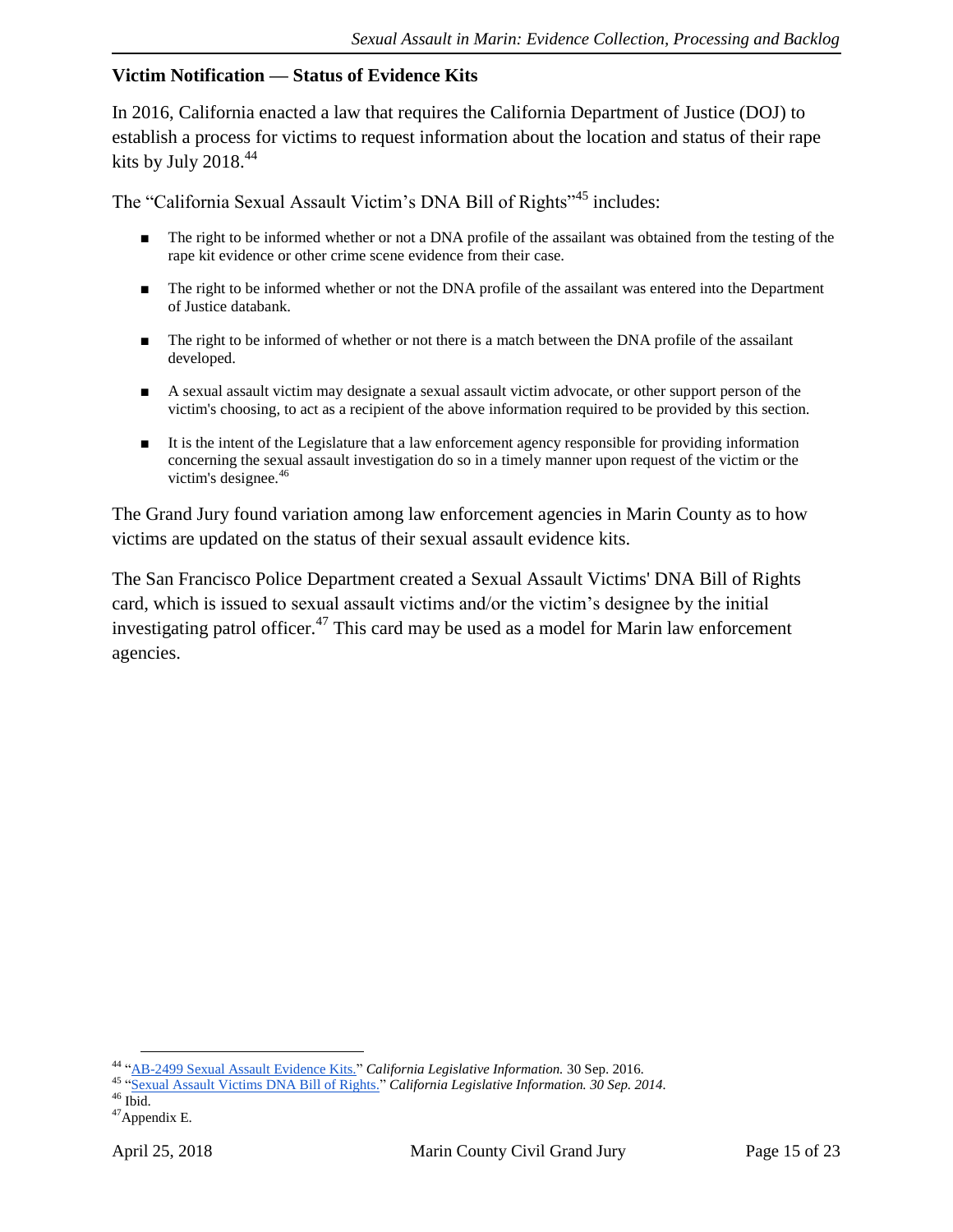# **FINDINGS**

- F1. The average number of reported rapes (per 1,000 population) in Marin County for 2011- 2016 is lower than all other counties in the Bay Area.
- F2. The low numbers of these assaults is equated with low numbers of SART exams (less than 29 per year average), which are insufficient to support a local program.
- F3. Having an in-county SART exam facility would not reduce the impact to the victims or the county agencies.
- F4. SANE nurse proficiency is maintained and enhanced by sufficient experience and caseload.
- F5. Identifying, training and retaining qualified SANE nurses in the North Bay represent challenges to the program.
- F6. Kaiser Permanente Vallejo Medical Center is a central location with good access for the counties it serves. It is an efficient operation where approximately 200 examinations per year are performed.
- F7. Marin County's contract with Napa Solano SANE SART expires on July 2, 2018 and a renewal of the contract offers an opportunity to optimize the support to Marin and the SANE SART program.
- F8. The geography and small number of rapes relative to the size of the counties that Napa Solano SANE SART serves creates challenges to resourcing and funding the program.
- F9. Funding based on actual examinations performed results in inconsistent revenue for an operation that must pay SANE nurses to be available 24 hours a day all year.
- F10. The Grand Jury finds no evidence of a testing backlog after the new RADS process was implemented in 2011.
- F11. The Grand Jury found unprocessed rape kits for years prior to 2011.
- F12. Some kits obtained prior to 2011 were not analyzed due to perceived non-prosecutory value.
- F13. The exact number of unprocessed rape kits before 2011 remains unknown due to prior database procedures that did not identify the status of DNA testing of rape kits in evidence logs.
- F14. The evidence databases in some agencies are incomplete.
- F15. DNA testing of unprocessed rape kits nationwide, including other Bay Area counties, has led to the discovery of serial rapists and links to other crimes.
- F16. Policies for retention of rape kits vary among agencies.
- F17. The process for victims to learn the status of the results of their rape kit analysis is dependent on procedures of each department and varies throughout the County.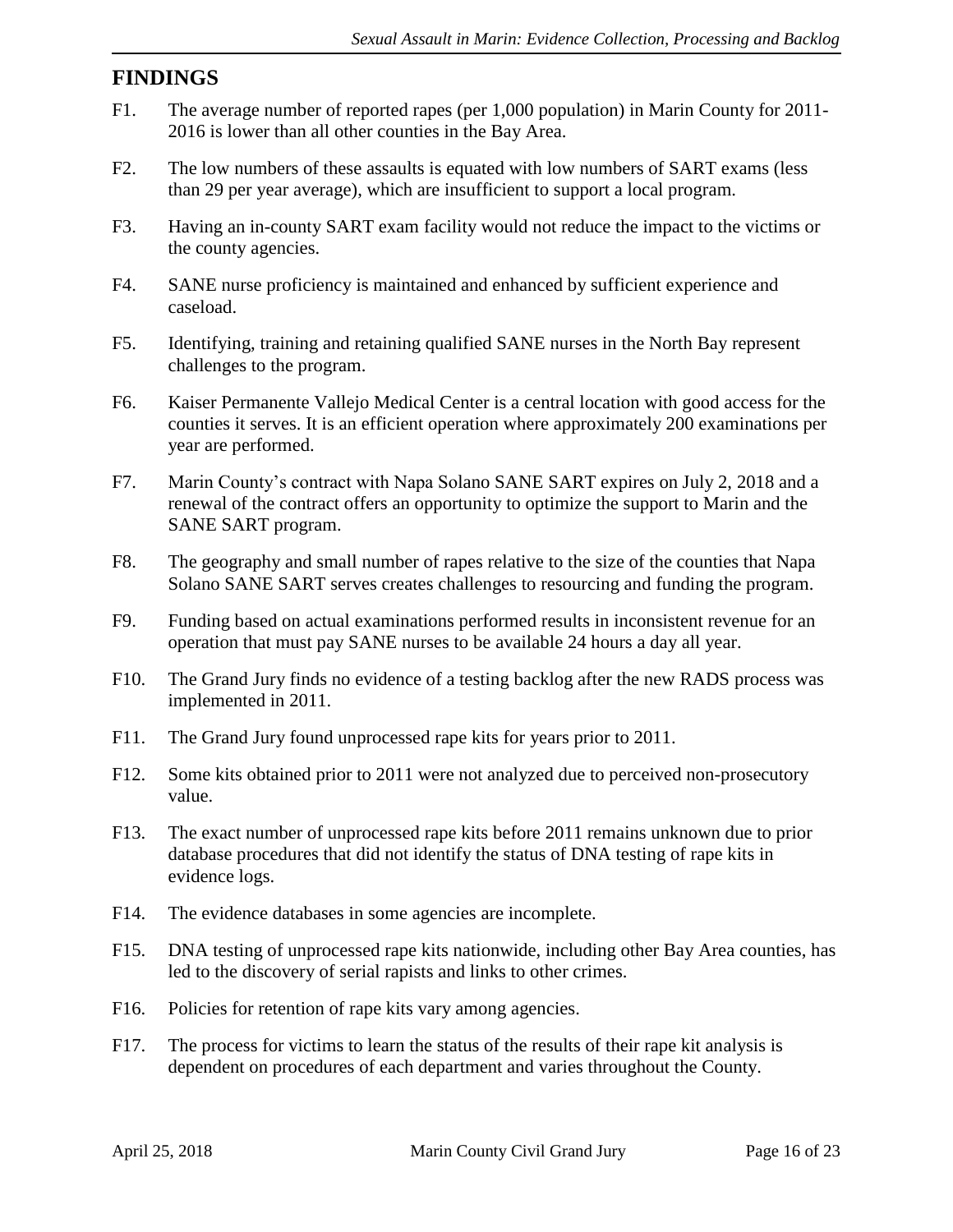### **RECOMMENDATIONS**

- R1. The County's contract with the Napa Solano SANE SART should be renewed.
- R2. The County should investigate alternative financing in collaboration with Napa Solano SANE SART to address funding variations resulting from the number of rapes per capita and large geography serviced, as directed in California Penal Code Section 13898.2 (c).
- R3. Each law enforcement agency should complete an inventory of rape kits in their evidence lockers, and identify kits that have not been submitted to the California Department of Justice Crime Laboratory for DNA analysis.
- R4. Kits that have not been DNA tested should be sent to the California Department of Justice Crime Laboratory for processing, regardless of statute of limitations or prosecutorial value.
- R5. Law enforcement agencies should have a clearly defined policy regarding retention of kits.
- R6. Each law enforcement agency should have a clear, publicly available policy for keeping victims updated on the status of their rape kit processing and results.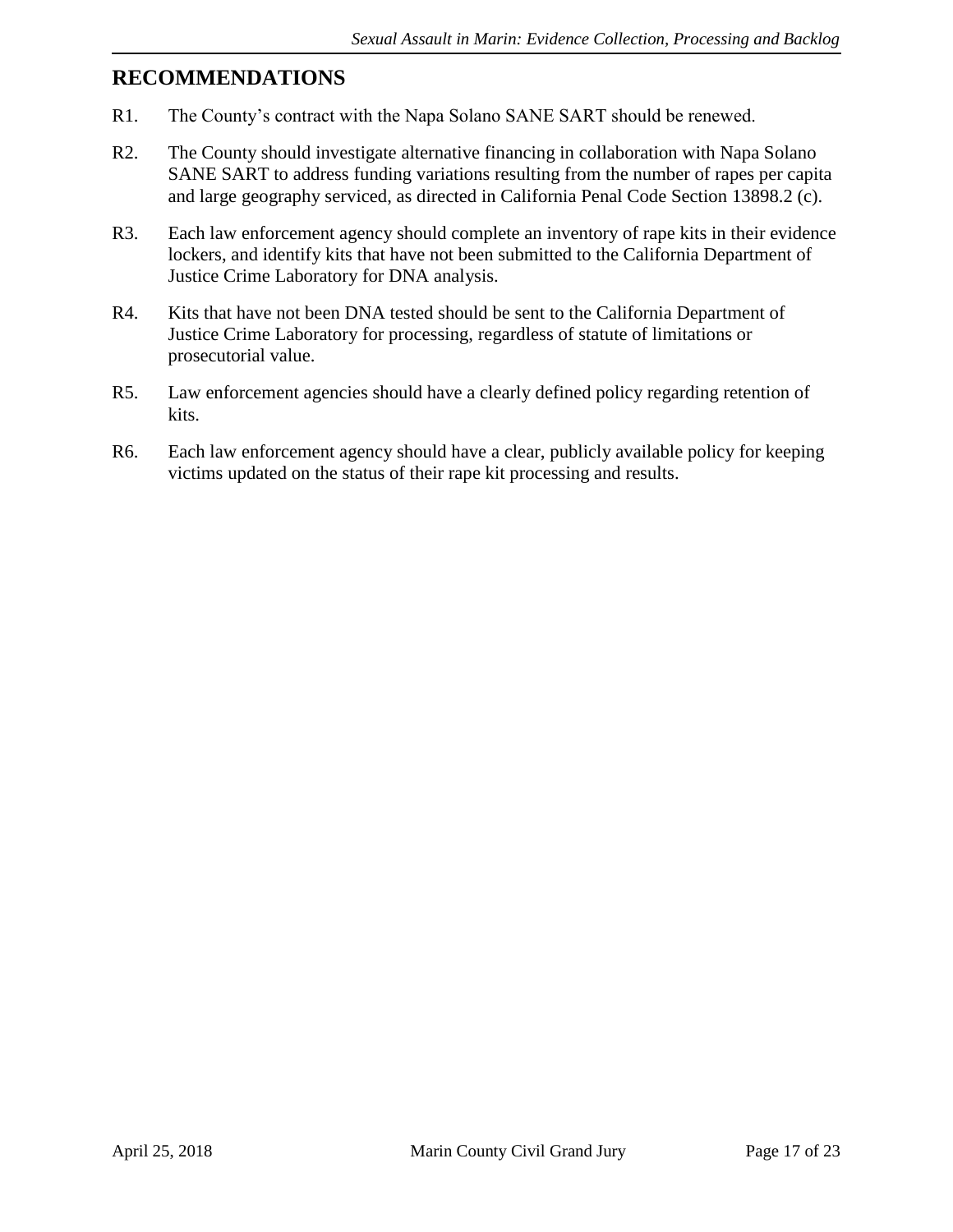## **REQUEST FOR RESPONSES**

Pursuant to Penal code section 933.05, the grand jury requests responses as follows:

From the following governing bodies:

- Central Marin Police Authority (R3, R4, R5, R6)
- City of Belvedere (R3, R4, R5, R6)
- City of Mill Valley (R3, R4, R5, R6)
- City of Novato  $(R3, R4, R5, R6)$
- City of San Rafael (R3, R4, R5, R6)
- City of Sausalito (R3, R4, R5, R6)
- County of Marin  $(R1, R2, R3, R4, R5, R6)$
- Town of Fairfax (R3, R4, R5, R6)
- **Town of Ross (R3, R4, R5, R6)**
- **Town of Tiburon (R3, R4, R5, R6)**

The governing bodies indicated above should be aware that the comment or response of the governing body must be conducted in accordance with Penal Code section 933 (c) and subject to the notice, agenda and open meeting requirements of the Brown Act.

From the following individuals:

- Marin County District Attorney (R1, R2)
- Marin County Sheriff (R3, R4, R5, R6)

The following individuals are invited to respond:

- Chief of Belvedere Police Department (R3, R4, R5, R6)
- Chief of Central Marin Police Authority (R3, R4, R5, R6)
- Chief of Fairfax Police Department (R3, R4, R5, R6)
- Chief of Mill Valley Police Department (R3, R4, R5, R6)
- Chief of Novato Police Department (R3, R4, R5, R6)
- Chief of Ross Police Department (R3, R4, R5, R6)
- Chief of San Rafael Police Department (R3, R4, R5, R6)
- Chief of Sausalito Police Department (R3, R4, R5, R6)
- Chief of Tiburon Police Department (R3, R4, R5, R6)

Note: At the time this report was prepared information was available at the websites listed.

Reports issued by the Civil Grand Jury do not identify individuals interviewed. Penal Code Section 929 requires that reports of the Grand Jury not contain the name of any person or facts leading to the identity of any person who provides information to the Civil Grand Jury. The California State Legislature has stated that it intends the provisions of Penal Code Section 929 prohibiting disclosure of witness identities to encourage full candor in testimony in Grand Jury investigations by protecting the privacy and confidentiality of those who participate in any Civil Grand Jury investigation.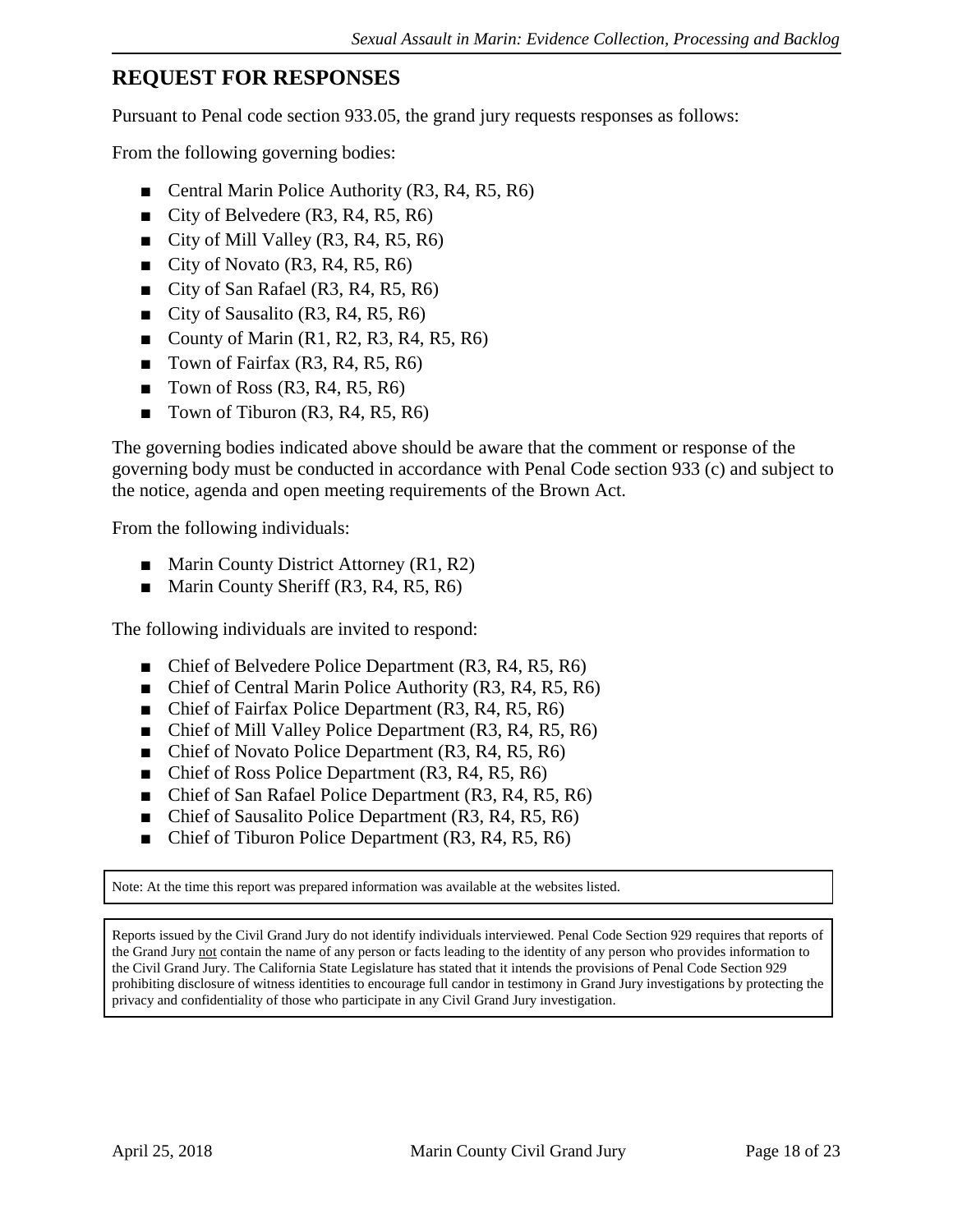# **APPENDIX A: Pertinent Legislation**

**AB-3118 (proposed)** would require all responsible agencies to report how many untested rape kits they have to the Department of Justice by July 1, 2019. The Department of Justice would report the total numbers to the Legislature by July 1, 2020.

[http://leginfo.legislature.ca.gov/faces/billTextClient.xhtml?bill\\_id=201720180AB3118](http://leginfo.legislature.ca.gov/faces/billTextClient.xhtml?bill_id=201720180AB3118)

**SB-1449 (proposed)** would require all new rape kits to be sent for testing and would provide funds to cover the costs.

[https://leginfo.legislature.ca.gov/faces/billTextClient.xhtml?bill\\_id=201720180SB1449](https://leginfo.legislature.ca.gov/faces/billTextClient.xhtml?bill_id=201720180SB1449)

**AB-41 (2017)** mandates the tracking of rape kits collected after January 2018. If a kit is not tested, the reason for not testing must be given. Information about tested and untested kits must be sent to the California Department of Justice, which would submit an annual report to the legislature. The bill allows victims to track the progress of their kits through the SAFE-T database.

[https://leginfo.legislature.ca.gov/faces/billTextClient.xhtml?bill\\_id=201720180AB41](https://leginfo.legislature.ca.gov/faces/billTextClient.xhtml?bill_id=201720180AB41)

**AB-1312 (2017)** establishes a sexual assault victims' Bill of Rights. Effective January 1, 2018.

[https://leginfo.legislature.ca.gov/faces/billTextClient.xhtml?bill\\_id=201720180AB1312](https://leginfo.legislature.ca.gov/faces/billTextClient.xhtml?bill_id=201720180AB1312)

**AB-2499 (2016)** requires the Justice Department to establish a policy for victims of sexual assault to learn information about the location and status of their sexual assault evidence kits.

[https://leginfo.legislature.ca.gov/faces/billNavClient.xhtml?bill\\_id=201520160AB2499](https://leginfo.legislature.ca.gov/faces/billNavClient.xhtml?bill_id=201520160AB2499)

**AB-1475 (2015)** authorizes counties to establish interagency sexual assault response teams. For counties that do establish teams, the bill encourages evaluation of effectiveness and feasibility of different funding models.

[https://leginfo.legislature.ca.gov/faces/billTextClient.xhtml?bill\\_id=201520160AB1475](https://leginfo.legislature.ca.gov/faces/billTextClient.xhtml?bill_id=201520160AB1475)

**AB-1517 (2014)** establishes timelines for law enforcement agencies to submit DNA to crime labs (20 days) and for the lab to process DNA evidence and upload the results into CODIS (120 days).

[https://leginfo.legislature.ca.gov/faces/billNavClient.xhtml?bill\\_id=201320140AB1517](https://leginfo.legislature.ca.gov/faces/billNavClient.xhtml?bill_id=201320140AB1517)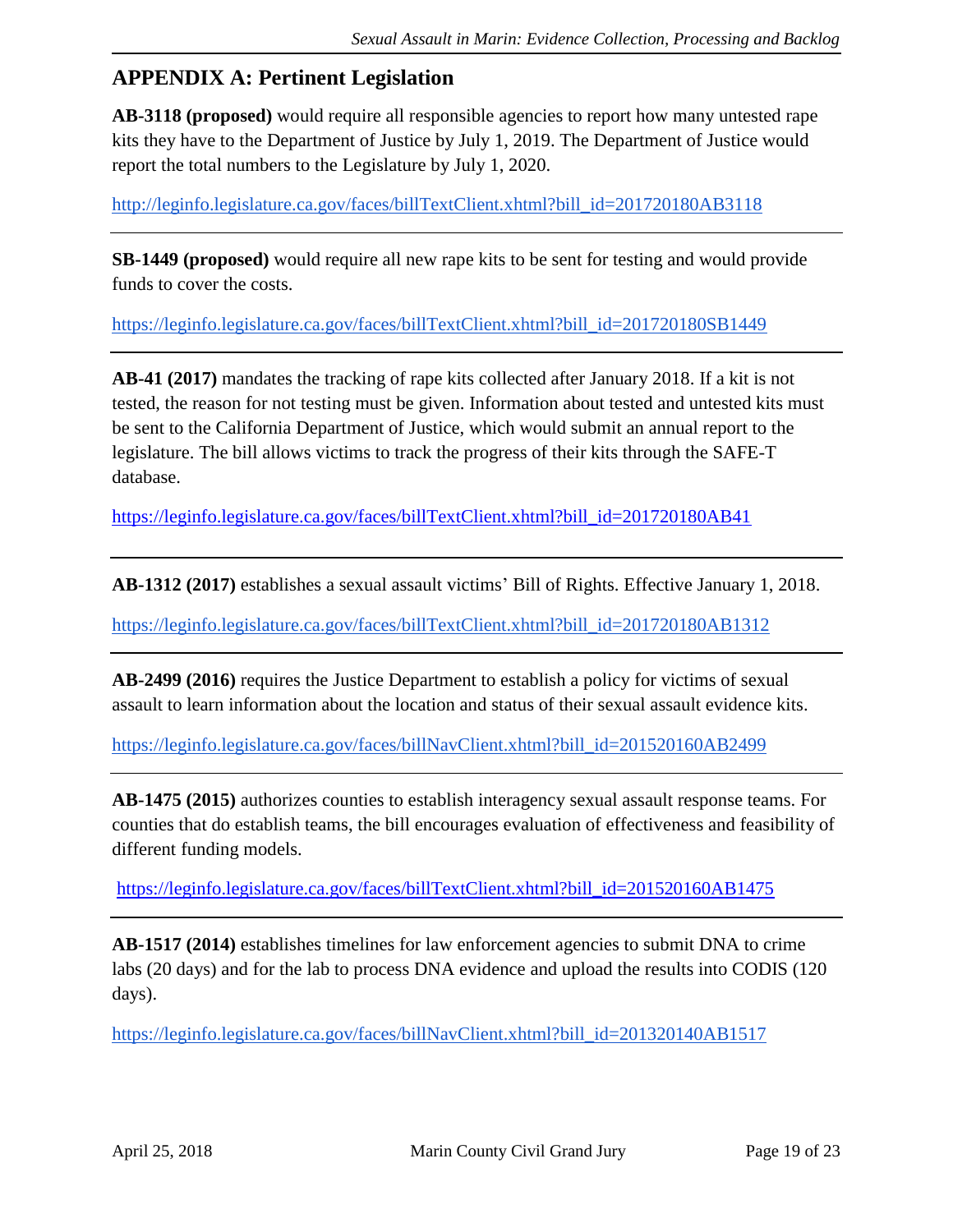## **APPENDIX B: DNA Databases**

#### **CODIS**

Managed by the FBI, the Combined DNA Index System, or CODIS, blends forensic science and computer technology into a tool for linking violent crimes. It enables federal, state, and local forensic laboratories to exchange and compare DNA profiles electronically, thereby linking serial violent crimes to each other and to known offenders.

CODIS generates investigative leads in cases where biological evidence is recovered from the crime scene. Matches made among profiles in the Forensic Index can link crime scenes together, possibly identifying serial offenders. Based upon a match, police from multiple jurisdictions can coordinate their respective investigations and share the leads they developed independently. Matches made between the Forensic and Offender Indexes provide investigators with the identity of suspected perpetrators. Since names and other personally identifiable information are not stored at the National DNA Index System (NDIS), qualified DNA analysts in the laboratories sharing matching profiles contact each other to confirm the candidate match.<sup>48</sup>

As of January 1, 2009, adults arrested in California for any felony offense are subject to DNA collection.<sup>49</sup>

#### **SAFE-T, CHOP**

Two secure databases operated by the California Department of Justice: the CODIS Hit Outcome Project (CHOP), which enables agencies to share confidential information about the outcomes of DNA matches; and the Sexual Assault Forensic Evidence Tracking (SAFE-T) database, which will enable the state to track the collection and processing of sexual assault evidence kits.

Both CHOP and SAFE-T are secure, web-based databases provided to local law enforcement agencies free of charge. The California Department of Justice, which manages the state's DNA Data Bank Program, created CHOP in 2009. SAFE-T was created in 2015 in part as a response to recommendations from a report by the State Auditor. When evidence taken from a sexual assault kit is analyzed and matched to a sample in CODIS, the SAFE-T profile is automatically linked to a database entry in CHOP.

In California, law enforcement collects DNA samples from all felony offenders and arrestees, which are submitted into the CODIS database. When a DNA sample is taken from a crime scene involving an unidentified suspect, the database is checked for possible matches.<sup>50</sup>

 $\overline{a}$ <sup>48</sup> ["Combined DNA Index System \(CODIS\)](https://www.fbi.gov/services/laboratory/biometric-analysis/codis)*.*" *FBI.gov/US Department of Justice.* 

<sup>49</sup> ["BFS DNA Frequently Asked Questions."](https://oag.ca.gov/bfs/prop69/faqs) *California Department of Justice/Office of the Attorney General.*

<sup>50</sup> ["Attorney General Kamala Harris Announces Legislation to Promote Statewide Tracking of DNA Evidence."](https://www.oag.ca.gov/news/press-releases/attorney-general-kamala-d-harris-announces-legislation-promote-statewide) *California Department of Justice Office of the Attorney General.* 25 Feb. 2016.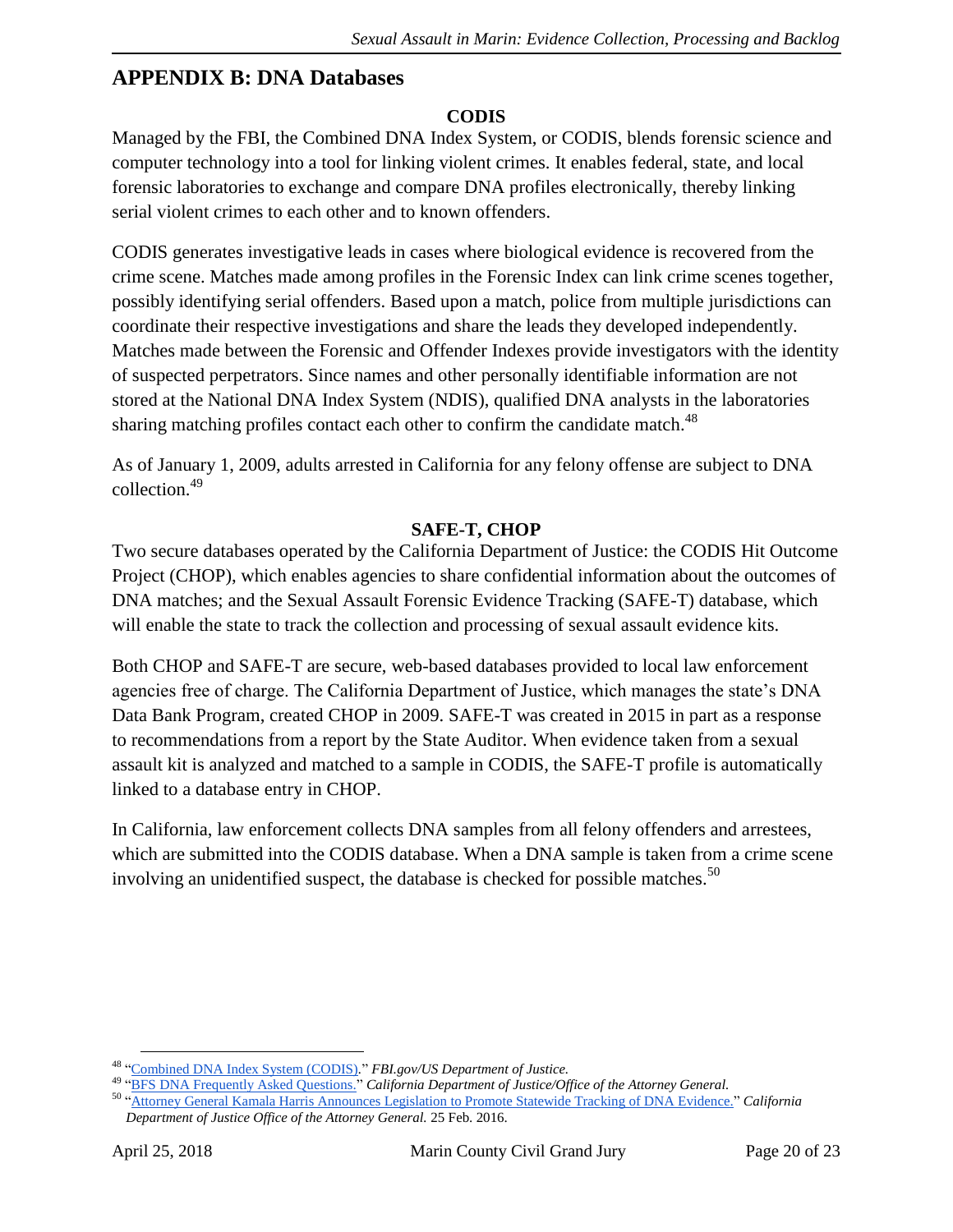# **APPENDIX C: DNA**

Almost everyone has heard of DNA and its use in the field of criminal justice. Although the details of DNA analysis are beyond the scope of this report, the basic concepts are accessible to all.

DNA stands for deoxyribonucleic acid. It is the primary means of transferring genetic information from one generation to another with half of an individual's DNA coming from one parent and half from the other. DNA contains a long string of diverse sequences of four "letters" that scientists refer to as A, T, C, and G. This is shorthand scientists use to refer to the molecules that comprise DNA. A human has about three billion of these letters in each cell and the order of these letters form a code that directs everything that must happen for life to occur. The differences between one individual and another are determined by the differences in the sequence of the letters in their DNA.

There are areas of every person's DNA that are unusually variable, easily analyzed, and unique to that person. A DNA sample from an individual will contain the accumulated differences in these areas over many generations. They are known as Variable Number Tandem Repeats or VNTRs. When DNA is broken down and analyzed, the number and size of these areas of variability can be measured and represented numerically. This is known as a DNA profile. Typical DNA analyses look at between 17 and 20 of these variable areas, so the chances of a match to all these areas (unless they are from identical twins) are very, very small—theoretically on the order of one in a thousand billion or more. Although complexities in the practical application of DNA profiling reduce that specificity considerably, it is still good enough to identify individuals with a high degree of certainty.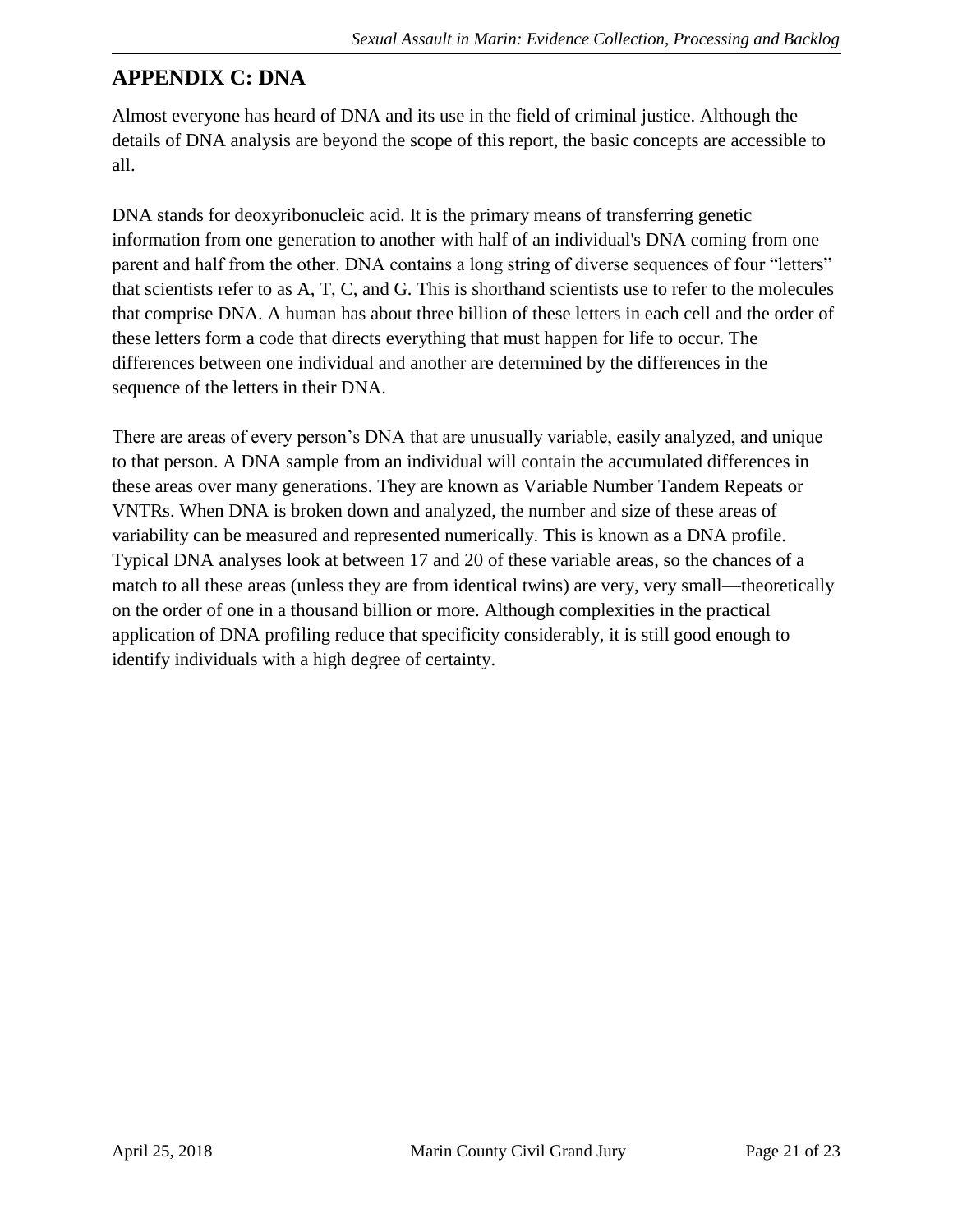# **APPENDIX D: What is a Rape Kit?**



The term "rape kit" is an informal name for the sexual assault evidence kits that are used for collecting biological samples as evidence. The kits may also be named "Sexual Assault Kits", or "SAKs". This evidence collection system typically consists of:

- Sterile swabs that are labeled for use on the various areas of the body where biological evidence could be found;
- Sterile containers for larger samples and liquids (such as urine or blood);
- Boxes and bags for clothing that may contain evidence;
- Tools for evidence collection: comb, nail scrapers, glass slides, sterile sheets for collecting debris, blood sample tubes, and materials for labeling.

The crimes for which sexual assault kits are used could range from sexual battery to homicide, not just rape *per se*.

There are different kits used for the victim and the suspect, if the suspect is in custody. Biological samples often yield DNA, which, when processed into a DNA profile, can be used to help identify suspects, if unknown, by comparing the sample with a database of known DNA samples. If a suspect is known, the comparison of the suspect's DNA profile with the profiles in the database can detect the suspect's possible involvement with other crimes.

These kits are frequently stored in evidence room refrigerators.